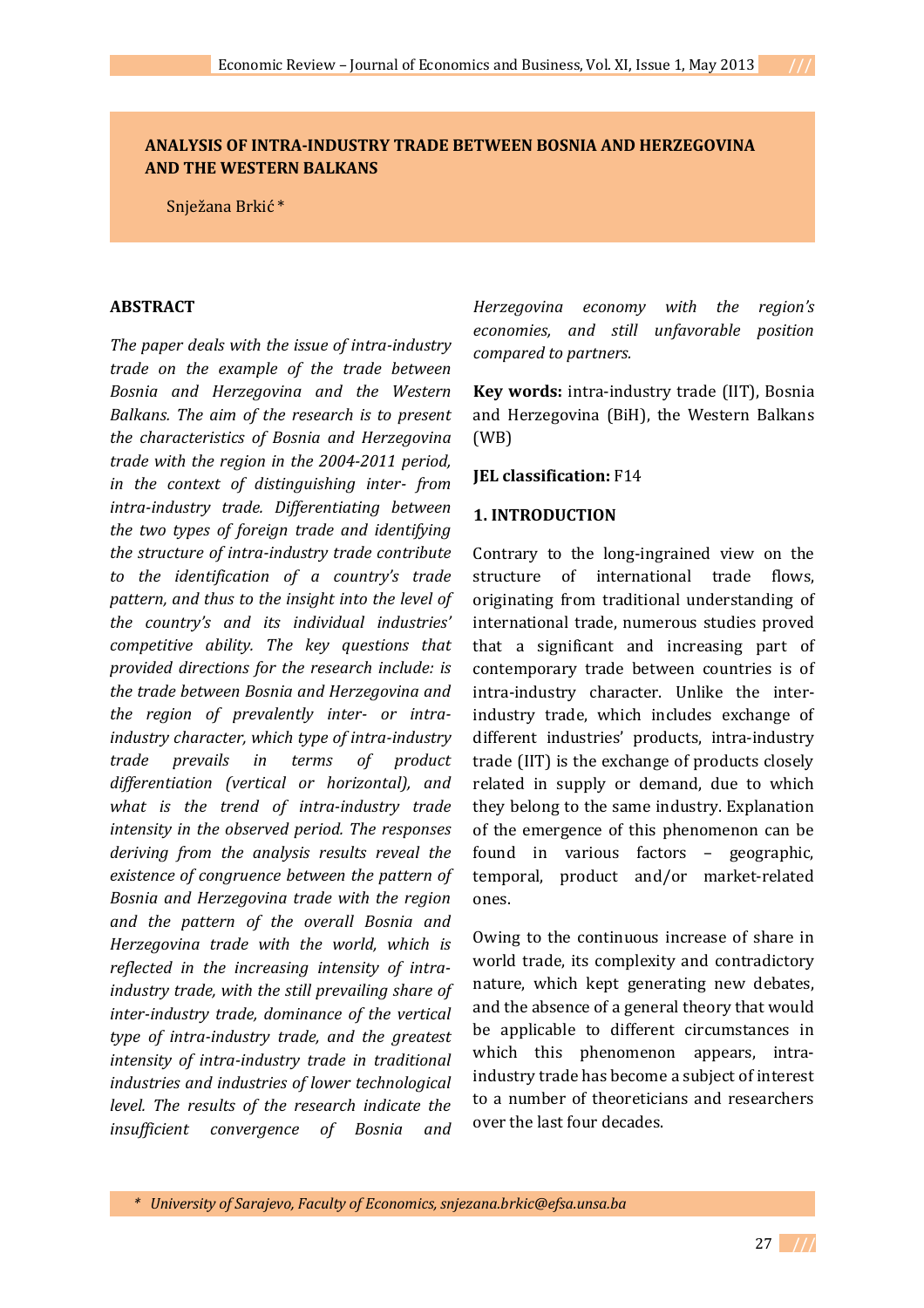Theoretical considerations of intra-industry trade resulted in the insight that the overall theoretical basis of intra-industry trade is built by a series of approaches and models, from Smith to Porter, with the main theoretical foundation being found in more recent theories of international trade, particularly in models that start from monopolistic competition, economy of scale, and horizontal production differentiation. In the meantime, theoretical modeling has been supplemented with numerous empirical studies, spurred by the pioneer 1975 paper by Grubel and Lloyd on measuring IIT. A particularly significant contribution to the studies into intra-industry trade was provided by Greenaway, Hine, Milner, Balassa, Bauwens, Bergstrand, Brülhart, etc.<sup>1</sup>

Questions that engrossed IIT researchers over the past period mainly refer to two areas: measuring IIT intensity and determining its prevailing type (To what degree does IIT participate in international trade of individual countries, groups of countries or integrations, and which IIT type prevails?) and analysis of IIT determinants (Which factors affect IIT and its components, and what is the nature of the impact?)

The paper belongs to the category of studies which primarily measure the intensity of a country's IIT (more accurately, in Bosnia and Herzegovina) with a group of countries, at the aggregate level and by industries, over a longer time period.

### **2. OVERVIEW OF RELEVANT RESEARCH**

Numerous empirical studies into IIT over the past three decades, starting from the already "cult" research by B. Balassa of 1966, mainly deal with the analysis of trade flows in the developed market economies, particularly those of the Western European countries. Research into the intra-industry specialization and trade in medium developed countries, particularly in advanced transition economies

of Central and East Europe, were intensified in the early 1990s. In this respect, same as in many others, the Southeast Europe region lags behind significantly – research into IIT in transition countries of the region started as late as about fifteen years ago, typically within broader studies of trade, competitive advantages or trade liberalization of these countries, and are still fairly modest. The reason why empirical IIT analyses in this area are few is not a lack of needs or interest in this research, but rather a lack of adequate – reliable and comparable data in a longer continuous time series, and the demanding and extensive nature of such analyses, which typically include samples with a few countries and a few industries (Brkić 2012a, pp. 187.)

One of the first studies that covered intraindustry trade in the region to a significant extent is the study of trade in manufacturing industry between Southeast Europe and the European Union, conducted by V. Astrov (2001). Eight years later, IIT research within a World Bank's study on regional trade integration in the region (Handijski 2009), although it does not allow direct comparison of the results since it was conducted using different classifications and levels of data aggregation, confirms earlier research findings on the presence of extremely low share of intra-industry trade in all Western Balkans countries, both in the intra-regional trade and in the trade with the European Union. On two occasions, Mardas and Nikas (2008) examined the correlation between trade liberalization, economic integration and IIT intensity on the example of the Western and Eastern Balkans countries; once in the exchange with the European Union over the period 1995-2006, and again in these countries' exchange with Greece in the period 1993-2006. Studies into the IIT of the individual Western Balkans countries over the past few years have been most numerous on the example of Croatia: Škuflić and Vlahinić-Dizdarević (2004); Škuflić (2005); Škuflić et al (2005); Buturac (2006),

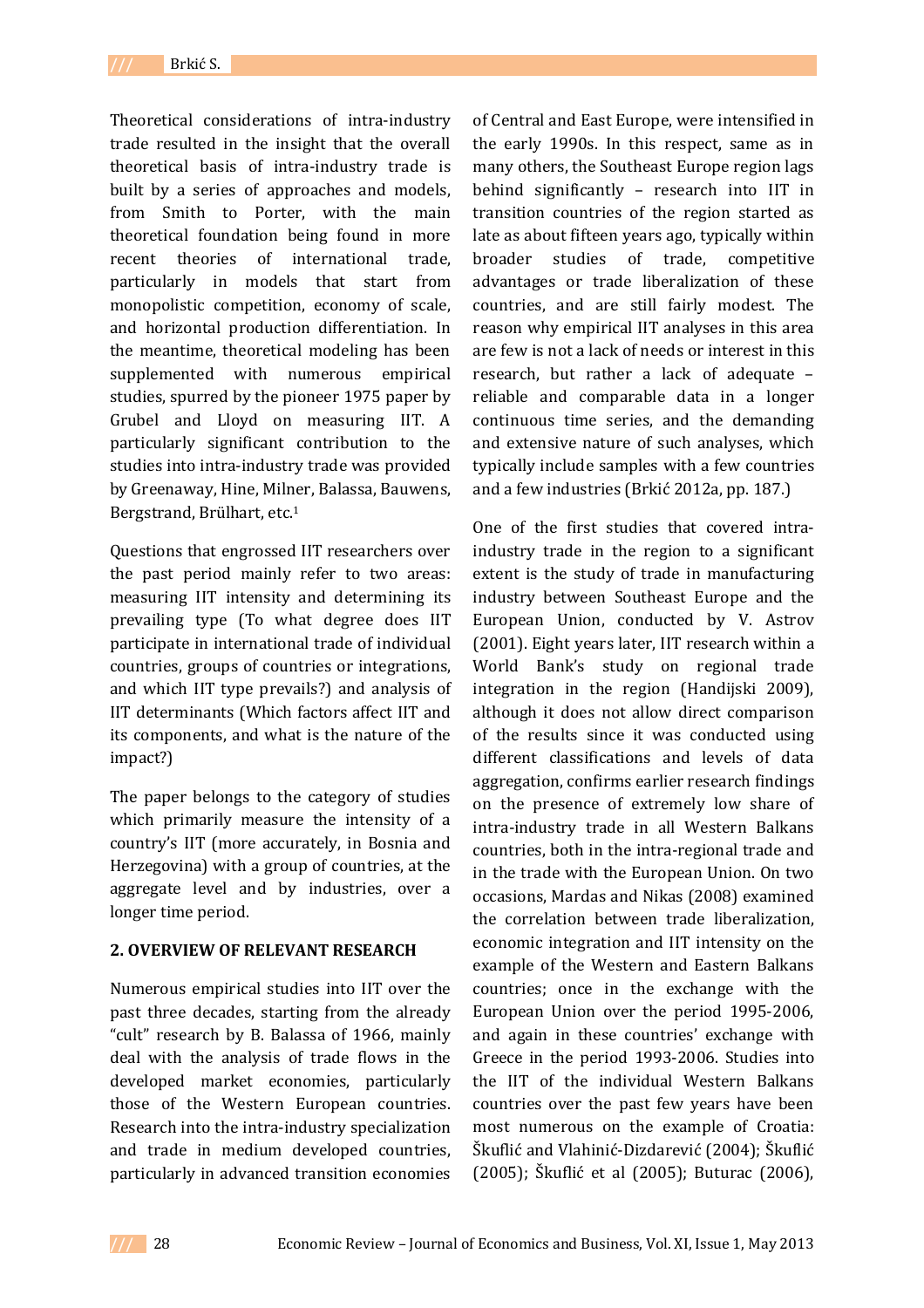Derado (2007). Intra-industry trade of FR Yugoslavia, i.e. Serbia was analyzed in more detail in comparatively "old" papers by B. Pelević on FR Yugoslavia intra-industry trade of 1997 and 1999 and, in outlines, within a study into Serbia's comparative advantages 2002 (Jovičić ed. 2002). The results point to the domination of inter-industry trade, particularly in the relations with the European Union and countries of the original CEFTA, while the intra-industry trade was somewhat more prominent in the trade with the Balkan countries. In the observed years (1998 and 2001), a declining trend of IIT intensity was observed compared to the early 1990s, both in the overall FR Yugoslavia trade and in its trade with the listed group of countries. Intraindustry trade of Bosnia and Herzegovina was first analyzed incidentally and only in outlines in a few papers, whose primary aim was research into the Southeast Europe trade in the context of regional integration and/or accession to the European Union (Astrov 2001; Mardas and Nikas 2008; Handijski 2009). The first IIT study focused exclusively on Bosnia and Herzegovina is found in Domazet's paper of 2009, in the form of comparative analysis of BiH IIT in 2002 and 2007. The research included measuring the IIT intensity by countries and product groups, and measuring marginal IIT. The second study, with a broader significance by its geographic, sectoral and time scope (2003-2008) was published as part of the monograph on intraindustry trade by Brkić (2012).

# **3. METHODOLOGICAL EXPLANATIONS**

# **3.1. Goal and Hypotheses**

The paper is aimed at determining characteristics of foreign trade between Bosnia and Herzegovina (BiH) and the Western Balkan region (WB), viewed as a whole and by individual countries, in the context of distinguishing between inter- and intra-industry trade component. The research should result in responses to the following questions: Is the trade between Bosnia and Herzegovina and the region of dominantly inter- or intra-industry character? What is the trend of intra-industry trade intensity in the observed period? Which type of intra-industry trade prevails in terms of production differentiation (vertical or horizontal)? and In which industries does the intra-industry trade prevail?

The research is focused on testing the following hypotheses:

- The inter-industry component prevails in the BiH intra-regional trade, both in its trade with the region as a whole and in the trade with the individual members of the region.
- Viewed at the aggregate level, the intensity of BiH intra-industry trade with the region as a whole and with individual countries was increasing over the given period.
- Viewed by sectors, the intra-industry trade intensity is the greatest in individual traditional labor-intensive and resource-intensive sectors, i.e. generally in the sectors of lower technological level, with the dominance of vertical IIT type.

# **3.2. Contents and Scope of the Research**

Analysis of BiH intra-industry trade is preceded by a short review of the volume and trend of the country's foreign trade with the region in the observed period. The bulk of research is focused on measuring the IIT intensity, and includes:

- measurement and comparison of the intensity of BiH IIT with the Western Balkans as a whole and with individual countries of the region, by years;
- measurement and comparison of the intensity of BiH IIT by product groups (industries), by years, with a special

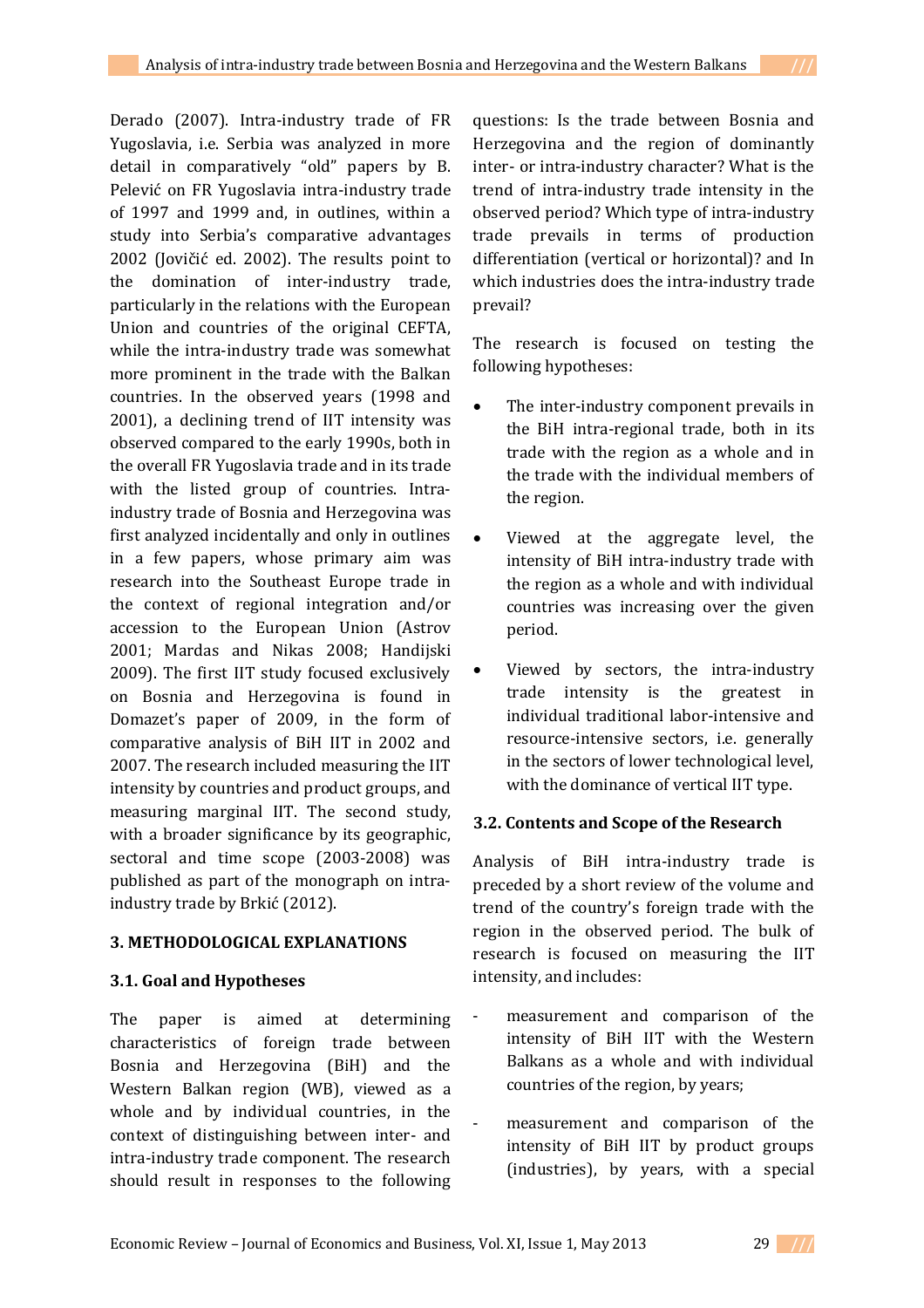review of the manufacturing industry, and determining IIT structure in terms of its classification into horizontal and vertical component.

Geographic scope: The research includes the region of the Western Balkans, as an area to which BiH gravitates, in geographic, political and economic terms. Besides BiH, the region consists of six countries – Albania, Montenegro, Croatia, Kosovo2, Macedonia, and Serbia.

Time scope: The observed time period covers eight years – from 2004 to 2011. In the analysis of bilateral trade flows with Serbia, Montenegro and Kosovo, the period was divided into two parts – the first period (2004- 2006) observes the flows of BiH trade with the state union of Serbia and Montenegro (SCG) including Kosovo, as a unique customs territory, while the second is focused on the flows with each of them separately (2007- 2011)3.

Sectoral scope: Intra-industry trade was measured in industries that, in the overall BiH trade with the world and BiH trade with the Western Balkans, registered exports and/or imports over the observed period – in 64 (WB) to 66 industries (for the world), defined as SITC rev. 3 divisions (two-digit level) out of the 67 possible industries at this aggregation level.

### **3.3. Data Types and Sources**

Analysis of the overall foreign trade and measurement of the share of BiH IIT with the Western Balkans used trade data of the Agency for Statistics of BiH, classified by countries and industries (SITC rev. 3), at the annual level, for the period 2004-2011. In order to identify the IIT type, unit values of exports and imports were calculated based on Agency for Statistics of BiH data on the values and quantities of exports and imports by years4.

#### **3.4. Selected IIT Indices**

Share of IIT by industries was measured using the standard uncorrected Grubel-Lloyd index (Grubel and Lloyd 1975), while share of IIT by countries was measured using the aggregate G-L index, in its uncorrected and corrected form.

$$
B_i = \frac{(X_i + M_i) - |X_i - M_i|}{X_i + M_i}, 0 \le B_i \le 1
$$

 $B_i$  - standard G-L index for the given industry "i" at the selected level, i.e. IIT share in the "i" industry trade between two countries;

 $X_i$  - exports of industry "i" from the given country to another country;

 $M_i$  - imports of industry "i" from the given country to another country;

 $i = 1, \ldots, n$  – the number of industries.

$$
B_{j} = \frac{\sum_{i} (X_{i} + M_{i}) - \sum_{i} |X_{i} - M_{i}|}{\sum_{i} (X_{i} + M_{i})}, 0 \leq B_{j} \leq 1
$$

Index value 0 indicates the existence of purely inter-industry trade, while index value 1 means a total overlap of exports and imports, i.e. that the entire trade is of intra-industry type. In most cases, value of G-L index is between these two extreme values.

Since the analysis of geographic structure of the overall BiH foreign trade showed that there is a significant trade imbalance in the trade with most trade partners from the region, aggregate corrected (adjusted) G-L indices were calculated in the same time5.

$$
C_j = \frac{\sum_{i} (X_i + M_i) - \sum_{i} |X_i - M_i|}{\sum_{i} (X_i + M_i) - \left| \sum_{i} X_i - \sum_{i} M_i \right|}
$$
  

$$
0 \le C_j \le 1
$$

Industries where vertical or horizontal IIT respectively prevails were identified using the most frequently applied methodology in the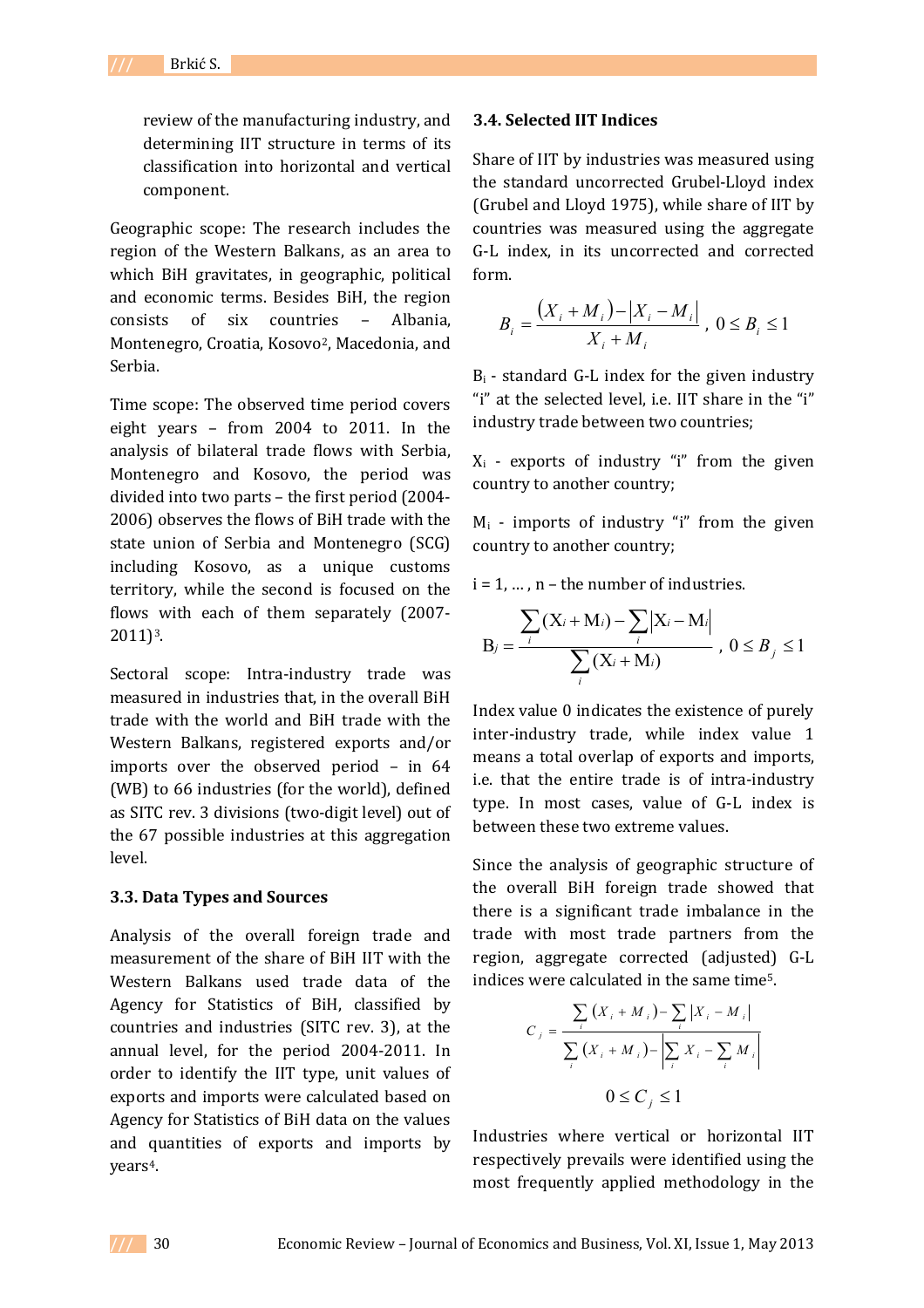empirical literature on IIT, which was developed by Greenaway, Hine and Milner (1995). The methodology is based on the assumption that the relative gap between unit value of exports and unit value of imports reflects the difference in the quality of products that are exported and imported in the mutual trade between two countries.

$$
RUV = \frac{UV^X}{UV^M}
$$
  
HIII': $RUV \in [(1-\alpha), (1+\alpha)]$   
VIII': $RUV \in [(1+\alpha), +\infty]$ ili  
 $RUV \in [0, (1-\alpha)]$ 

RUV – ratio between exports and imports unit value;

UVX - unit value of exports; UV<sup>M</sup> - unit value of imports;

## HIIT – horizontal IIT; VIIT – vertical IIT;

## $\alpha$  - arbitrarily fixed dispersion factor (  $\pm$  0.15).

Horizontal IIT is defined as simultaneous exports and imports at a SITC division level, where unit values of exports and imports range in the interval from 0.85 to 1.15. Trade in products whose unit values are beyond this interval was identified as vertical IIT. Intraindustry trade is of vertical type in industries where unit value of exports is high compared to the unit value of imports, so that the ratio exceeds 1.15 (which means that quality of exports is higher than that of imports), as well as in industries where unit value of exports is low compared to the unit value of imports, so that the ratio is below 0.85 (which means that quality exports is lower than that of imports). Owing to this information, vertical IIT can be classified into the vertical IIT in higher-quality products and vertical IIT in lower-quality products.

The values of individual IIT indicators were calculated, presented and interpreted either

for each year of the period and/or as the average for the entire observed period or the selected years within the period.

## **4. RESEARCH RESULTS**

## **4.1. Brief Review of BiH Foreign Trade with the Region**

BiH foreign trade mostly proceeds with the Western Balkans and the European Union since, on average, around 90% of its exports and around 76% of its imports in the observed period pertained to these two groups of countries. (Tables 1 and 2 in section 7 "Appendices") These are geographically close markets where BiH products enjoy a preferential treatment<sup>6</sup>.

The Western Balkans' share in BiH exports amounted to an average of about 36%, and its share in its imports to around 28% in the period 2004-2011. The share of this group of countries in BiH exports in this period varied in the interval from 33% to 38%, while their share in imports ranged from 25 to 30%. The region's market is evidently more significant for BiH exports than for its imports, contrary to some estimates of the effects of trade liberalization in the region on BiH trade balance. (Tables 1 and 2 in section 7 "Appendices")



Figure 4.1. BiH Foreign Trade with the Western Balkans7

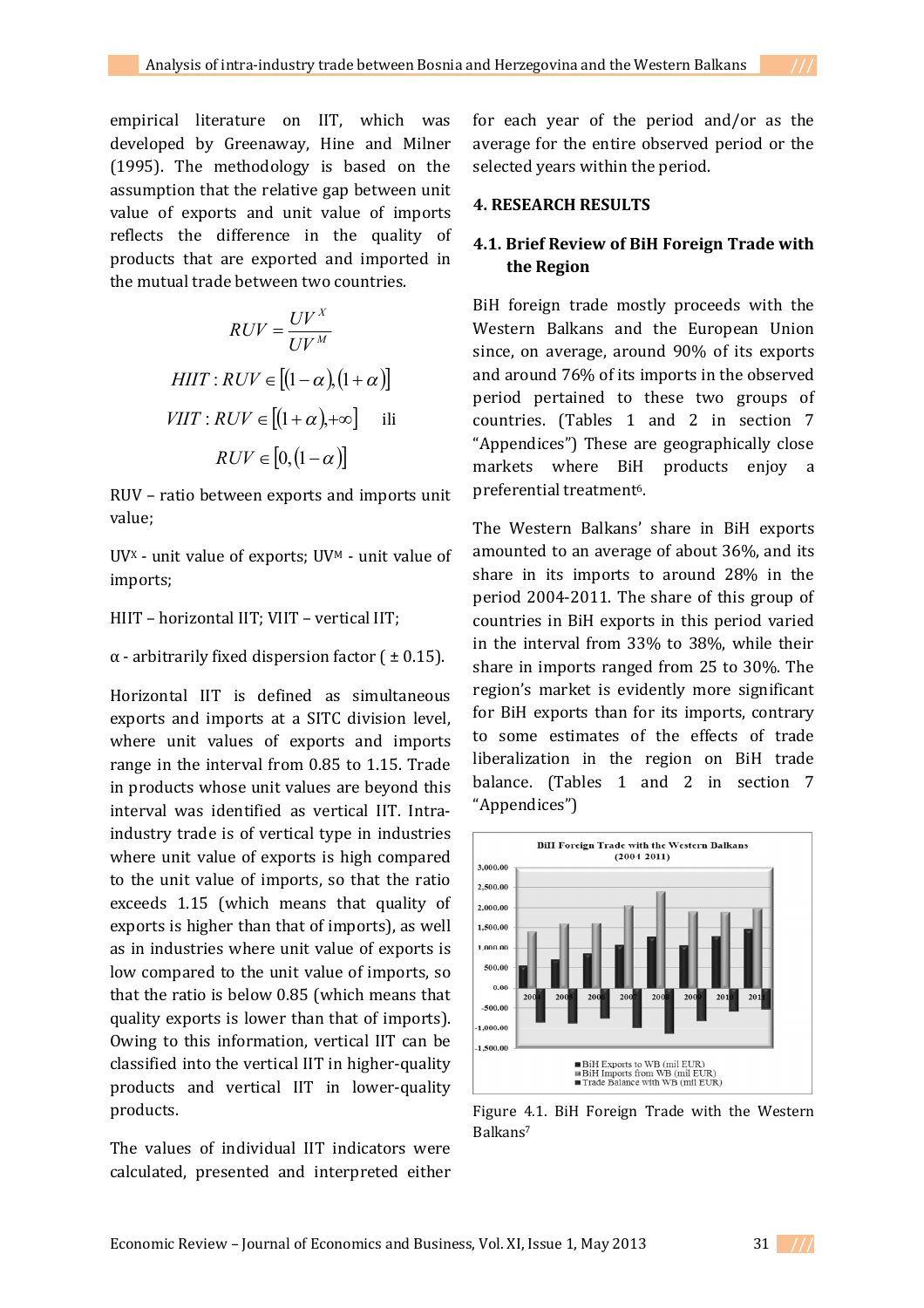The top five greatest BiH foreign-trade partners include two countries in the region: Croatia and Serbia. Besides Germany, Croatia has been the most significant BiH export market over the past few years (the average share of exports to Croatia in the overall BiH exports amounts to about 16%), and the country with the largest share in BiH imports (cca 15% on average). Serbia is the third most significant BiH trade partner with the average share in BiH exports of around 13% and the share in BiH imports of around 11%. Montenegro is among the seven largest BiH export destinations, with cca 4% share in BiH exports. Foreign trade with Albania and Kosovo is of negligible proportions.<sup>8</sup>

Over the observed period, BiH was continuously registering a significant trade deficit in its trade with the region as a whole, and with the three countries in the region (Croatia, Serbia, i.e. former SCG and Macedonia)9. However, trade deficit was indubitably decreasing and, for instance, it was approximately by one third lower in 2011 than in 2004, i.e. exports coverage with imports almost doubled (from the 40.0% level in the beginning of the period to the level of 73.6% at the end). (Table 3 in section 7 "Appendices")

Since the region's shares in BiH export-import flows exceed a third of its overall trade, and since two countries of the region are among the top five BiH foreign-trade partners, there is evidently a respectable intra-regional focus of foreign trade. However, it is a fact that the importance of the region for BiH trade is about to decrease significantly, with the announced Croatia entry into the European Union in mid-2013.

# **4.2. BiH Intra-Industry Trade at the Multilateral Level**

Measured in total, by all industries, BiH IIT share reached the average level of 0.43, indicating the prevalence of inter-industry

component in BiH trade with the world. However, although the share of IIT in the overall BiH trade is relatively low, it shows an increasing trend over the greater part of the observed period. Compared to 2004, when IIT index amounted to the level of 0.33, in 2011 the index reached a considerably higher level of 0.49. (Table 3 in section 7 "Appendices") The measured intensity of BiH IIT is still at a considerably lower level than it was registered in more developed transition countries in the late 1990s – these countries exceeded the described level as early as some ten years ago (Brkić, 2012a).

Share of IIT is greater in the manufacturing industry (0.49 on average) than in the overall trade in all sectors, which is consistent to the theoretical assumption and finding of studies in IIT trends. Permanent growth of IIT indices in the manufacturing industry brought IIT, in 2011, to the level of 0.55 – with 16 percentage points higher compared to 2004. (Table 3 in section 7 "Appendices") However, more important is the fact that there was an aboutturn in the trading pattern in the manufacturing industry, since the index exceeded the demarcation threshold and entered the zone of, though weak but still prevailing, intra-industry trade.

The following figure illustrates the trend in IIT intensity in all BiH industries in total and in the manufacturing industry. It is obvious that both values move totally in parallel - first a slight growth in IIT by an almost identical rate, then a sharp increase in 2006 by 8 and 10 percentage points respectively, stagnation in the period 2007-2009 (which can be ascribed to the effect of the global recession on BiH trade flows), and gradual increase since 2010.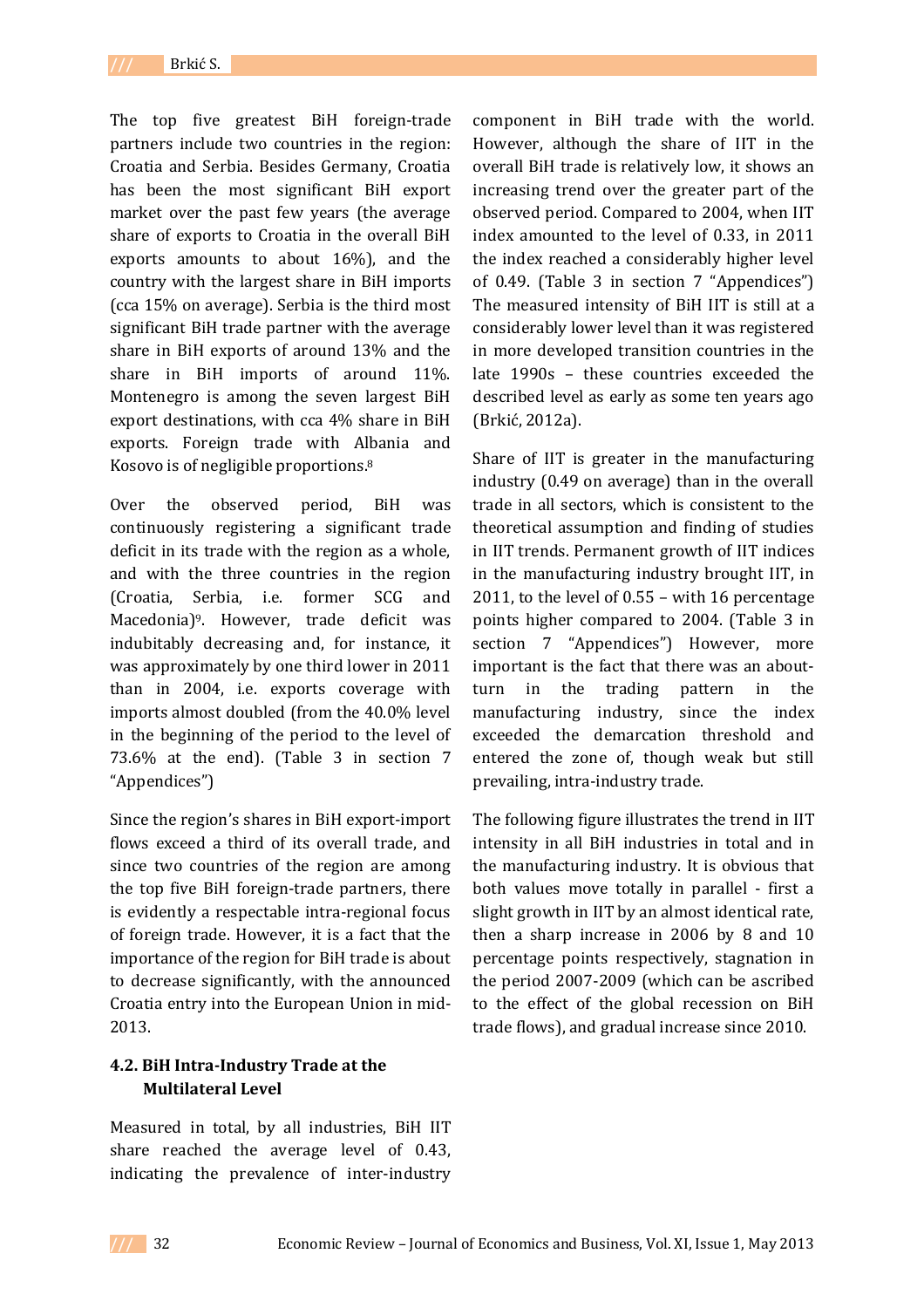

Figure 4.2. BiH Intra-Industry Trade with the World (2004-2011)<sup>10</sup>

Analysis by sectors supports the thesis on the prevalence of inter-industry trade, as well as the thesis on the growing intensity of intraindustry trade. Actually, in a larger number of product groups the inter-industry trade prevails, both in the beginning and in the end of the observed period. In 2004, the number of product groups with the prevailing interindustry trade amounted to as much as 53 (out of the total of 66 where foreign trade was registered), in order to decline gradually over the following few years to the level of 42 in 2008. In the following period, up to 2011, the number of product groups with the prevailing inter-industry trade ranged in the interval 42- 44. Over the entire period, the greatest number of product groups is found in the category with the lowest G-L indices (0.25), though this number decreased from one year to another, decreasing from the level 40 in 2004 to the level 28 in 2011.<sup>11</sup>

Viewed at the level of SITC section, the highest G-L indices, which point to prominent prevalence of intra-industry trade were observed in a few industries in section 6 – Manufactured goods, classified chiefly by material and 8 – Miscellaneous manufactured articles, and 7 – Machinery and transport equipment. The lowest indices are mainly found in sections 0 – Food and live animals, 1

– Beverages and tobacco, and 5 – Chemicals and related products.

From the viewpoint of the BiH IIT composition, the prevalence of vertical IIT (with the exports of low-quality products) compared to horizontal IIT is evident. In 2004, horizontal IIT was registered only in 8 product groups (out of 66), in 2008 – only in 10 product groups (out of 66), and in 2011 in 11 product groups (out of 64).<sup>12</sup>

## **4.3. BiH Intra-Industry Trade with the Western Balkans**

The average intensity of BiH intra-industry trade with the Western Balkans over the observed period (0.44) is almost identical to the average intensity of the overall BiH intraindustry trade (0.43). The trend of the intensity shows very small differences between the years, which is surprising due to the fact that in the first case it is the trade with a group of countries which share a number of common characteristics with BiH, while in the second case it is the overall trade with the world, i.e. with a numerous group of countries very much different from BiH. (Figure 4.3)



Figure 4.3. BiH Intra-Industry Trade with the World and with the Western Balkans<sup>13</sup>

Over the last two years of the observed period, trade with the Western Balkans entered the area of prevailing, though fairly weak, intraindustry trade (0.53 and 0.52 respectively).

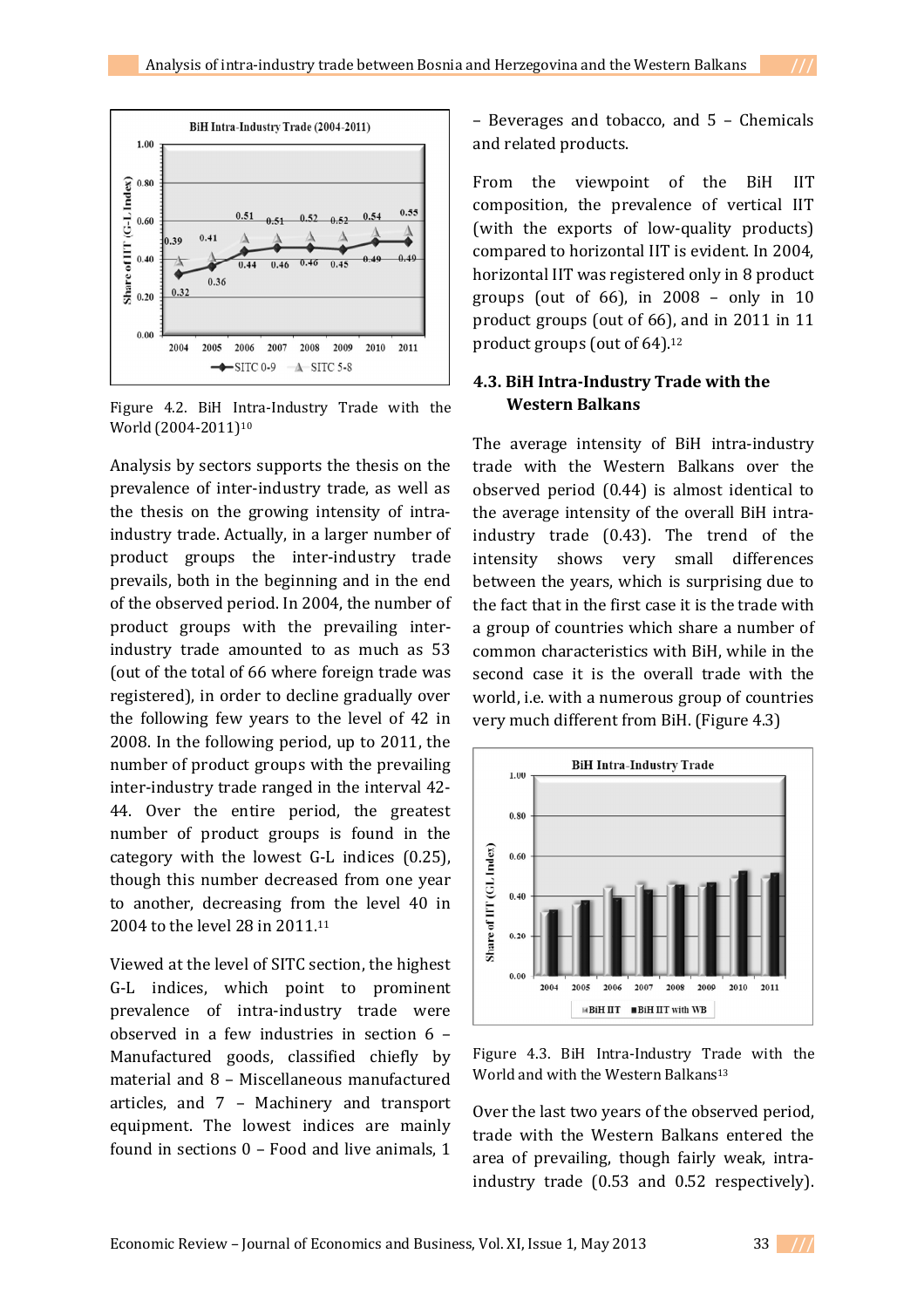However, in the most part of the observed period the inter-industry trade prevails.

If we view only the trade in manufacturing industry (SITC sections from 5 to 8) with the Western Balkans, quite expectedly, in accordance with theoretical assumptions and previous studies, we find higher IIT indices. As early as in 2005, IIT index revealed prevalence of intra-industry trade (0.55), in order to achieve the highest value in the observed period, that of 0.63, in 2008. Growth of IIT intensity in the manufacturing industry points to the conclusion about the increase in convergence between BiH and the region in terms of industrial development. (Figure 4.4)



Figure 4.4. BiH Intra-Industry Trade with the Western Balkans<sup>14</sup>

The difference in IIT intensity, compared to the overall BiH trade, is more noticeable in the manufacturing industry, where the average IIT intensity with the WB (0.59) to a larger extent exceeded the IIT average for the BiH manufacturing industry as a whole (0.49). (Table 4 in section 7 "Appendices")

## **4.3.1. Intra-Industrial Trade with the Region by Countries**

Viewed by countries of the region, there are significant differences in IIT trends. In the period 2007-2011, the average intensity of BiH IIT with Albania (0.02) is almost twenty

times lower compared to the average intensity of BiH IIT with Croatia, Serbia and Macedonia. A low IIT intensity was also registered in the exchange with Kosovo – almost ten times lower average intensity compared to the three listed countries, and with Montenegro – more than twice lower intensity.

|            |      |      | Share of IIT (Aggregate G-L Index) |      |      |         |
|------------|------|------|------------------------------------|------|------|---------|
| Country    | 2007 | 2008 | 2009                               | 2010 | 2011 | Average |
| Albania    | 0.01 | 0.01 | 0.04                               | 0.01 | 0.01 | 0.02    |
| Montenegro | 0.16 | 0.18 | 0.17                               | 0.16 | 0.15 | 0.16    |
| Croatia    | 0.31 | 0.33 | 0.37                               | 0.45 | 0.40 | 0.37    |
| Kosovo     | 0.09 | 0.06 | 0.02                               | 0.02 | 0.02 | 0.04    |
| Macedonia  | 0.24 | 0.36 | 0.37                               | 0.38 | 0.42 | 0.35    |
| Serbia     | 0.41 | 0.40 | 0.41                               | 0.39 | 0.37 | 0.40    |

Table 4.1. BiH Intra-Industry Trade with the Western Balkan Countries

The highest average intensity of BiH IIT over the latest five-year period was registered in trade with Serbia  $(0.40)$ <sup>15</sup> It is followed by Croatia with 0.37, and Macedonia with 0.35.<sup>16</sup> The lowest average shares were registered in trade with Albania (0.02) and Kosovo (0.04). The highest index value in the observed period was registered in the trade with Croatia in 2010, and amounted to 0.45. (Table 4.1)

Indices that registered a continuous growth throughout the period were observed only with Croatia (except in 2011) and Macedonia. Indices that stagnated throughout the period or, in some countries, slightly decreased are IIT indices with Albania, Montenegro, Kosovo and Serbia. Over the past few years, trade with Albania and Kosovo is almost entirely of interindustry character; in the figure, the curve coincides with the X-axis. (Figure 4.5)

Source: Author's calculation based on data by Agency for Statistics of BiH.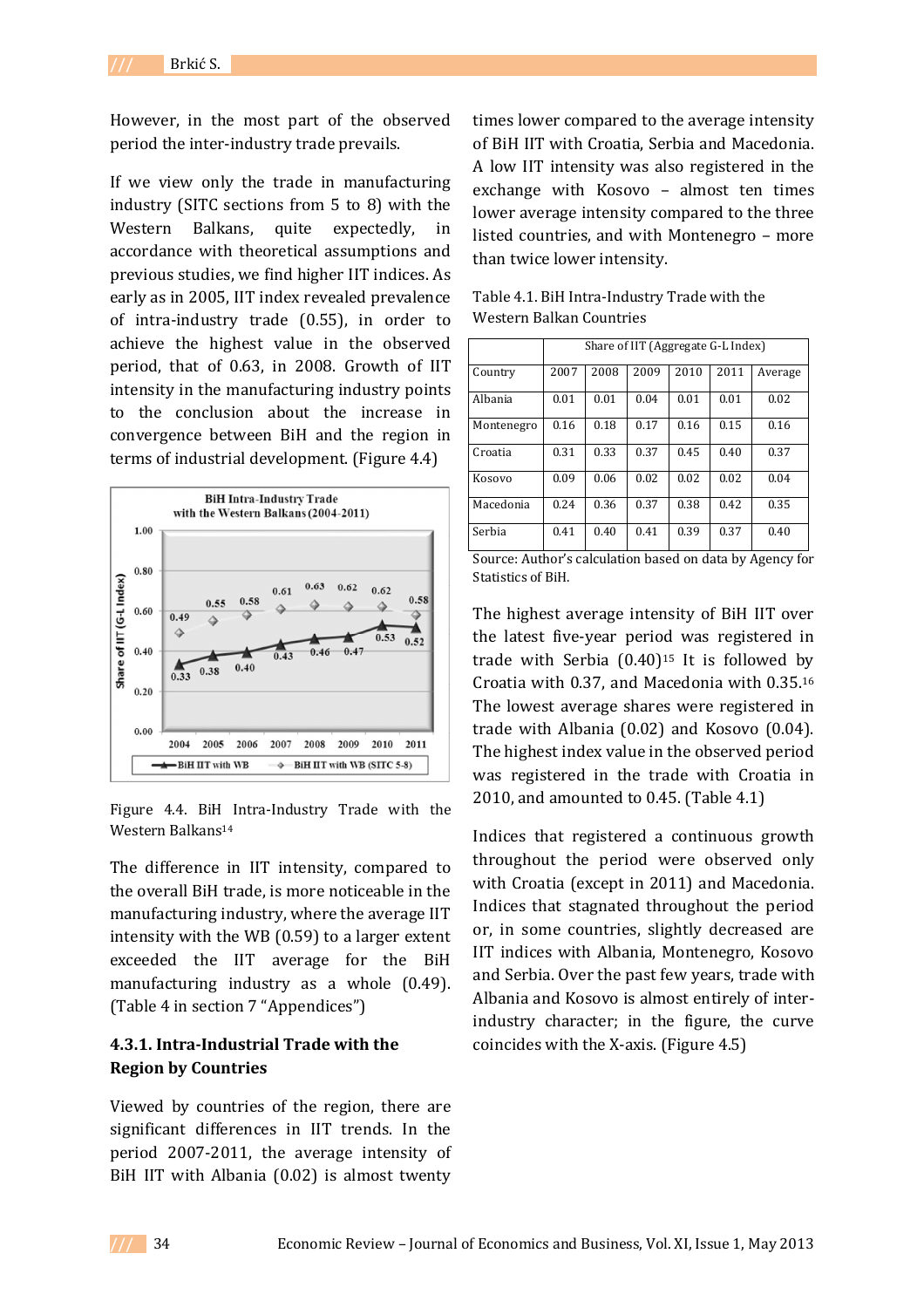

Figure 4.5. BiH Intra-Industry Trade with the Western Balkan Countries<sup>17</sup>

The share of intra-industry trade by countries was measured first with aggregate uncorrected G-L index. However, BiH foreign trade in general, as well as with individual countries of the region separately, is characterized by a significant trade imbalance. The existence of imbalance has a negative effect on G-L index, making the IIT share lower than it actually is.<sup>18</sup>

A test conducted using the G-L index corrected by trade imbalance revealed 15-25 percentage points higher IIT shares in trade with Croatia, Macedonia and Serbia which, except in 2011, entered the area of prevailing (though less intensive) intra-industry trade. However, in countries with which exchange is extremely imbalanced, IIT indices after correction were 3-4 times higher (Montenegro) and 10-15 times higher (Kosovo). (Table 5 in section 7 "Appendices")

These results are typically not taken as quite accurate, due to certain shortcomings of using the adjusted G-L index. What is indubitable is the fact that due to the trade imbalance in BiH trade with these countries the share of IIT is to a certain extent underestimated.

## **4.3.2. Intra-Industry Trade with the Region by Industries**

Analysis of IIT with the Western Balkans by industries (SITC divisions) provides additional information on the production structure of BiH and the country's competitive position.

Analysis of sectoral distribution revealed that the number of product groups where intraindustry trade emerged increased (GL≠0). The number of product groups where trade pattern is of dominantly intra-industry character (GL>0.50), after a relative stagnation over the past few years, also increased in 2011.

Table 4.2. Number of Product Groups by the Value of G-L Index

|                                                               |    | Number of Product Groups |    |                                         |    |    |      |      |  |  |  |  |  |  |
|---------------------------------------------------------------|----|--------------------------|----|-----------------------------------------|----|----|------|------|--|--|--|--|--|--|
| Rank GL <sub>i</sub>                                          |    |                          |    | 2004   2005   2006   2007   2008   2009 |    |    | 2010 | 2011 |  |  |  |  |  |  |
| $0.00 - 0.25$                                                 | 25 | 27                       | 26 | 25                                      | 24 | 17 | 17   | 20   |  |  |  |  |  |  |
| $0.26 - 0.50$                                                 | 17 | 15                       | 13 | 15                                      | 13 | 21 | 20   | 12   |  |  |  |  |  |  |
| $0.51 - 0.75$                                                 | 9  | 9                        | 13 | 11                                      | 12 | 15 | 16   | 22.  |  |  |  |  |  |  |
| $0.76 - 1.00$<br>13<br>13<br>13<br>11<br>15<br>10<br>13<br>11 |    |                          |    |                                         |    |    |      |      |  |  |  |  |  |  |
| Source: Author's calculation based on data by Agency for      |    |                          |    |                                         |    |    |      |      |  |  |  |  |  |  |

Source: Author's calculation based on data by Agency for Statistics of BiH.

In 2004, in the trade between BiH and the rest of the Western Balkans as a whole, interindustry trade prevailed in 42 product groups (which make up 65% of the total number of groups). Thus, nine years ago only 22 groups (somewhat over a third of the total number of groups) had characteristics of prevalently intra-industry trade (GL>0.50); out of this number, 13 had characteristics of stronger IIT and 9 those of weaker, though still prevalent IIT. In 2008, the number of groups which registered prevalence of IIT increased to 27 (out of a total of 64), and in 2011 to 32 (out of a total of 64), thus, to the half of the total number. (Table 4.2)

Unlike at the beginning of the observed period, when the category with the lowest G-L indices (GL≤0.25), i.e. the category of strongest interindustry trade included 25 groups, the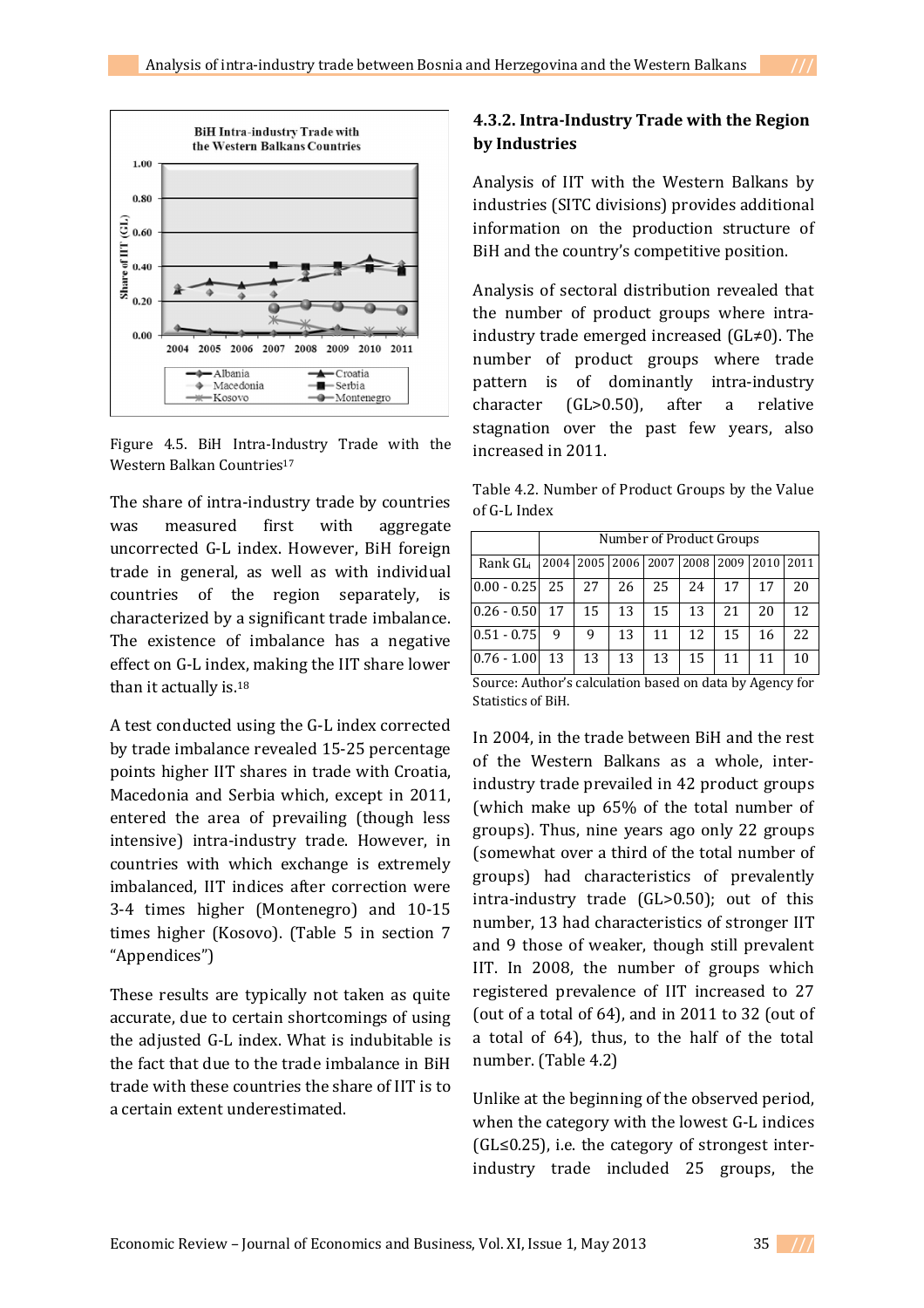number started declining, from 2008, to 24 (2008), then to 17 (2009, 2010), in order to increase to 20 in 2011. The number of groups in the category of prevalent but weaker interindustry trade (0.25≤GL≤50) was relatively stable over a few years – in the period 2004- 2008 it amounted between 13 and 17, then grew to 20-21 (2009, 2010), in order to fall to 12 in 2011. In the same time, the number of groups which registered a medium intensity of prevalent IIT, from 9 at the start of the period, through 15 in the middle of the period (2008) significantly increased to the level of 22 at the end of the period. The number of groups in the highest index category (GL>0.75) stagnated over the last three years at the level of 11 and 10 respectively. It is obvious that a shift occurred towards the increase in product groups with prevalent IIT, although it is not yet as big as would be expected due to the achieved progress in transition, industrial production, and trade liberalization with the region. (Table 4.2)

The "Top 15 G-L indices" lists of 2004, 2008 and 2011 are identical in five points (divisions 03 – Fish and preparations thereof, 63 – Cork and wood manufactures, 64 – Paper, paperboard and articles of paper pulp, 69 – Manufactures of metals, n.e.s., 82 – Furniture and parts thereof), and if we compare only 2008 and 2011, we find identity in 8 points (besides the listed divisions, they include divisions 02 – Dairy products and eggs, 05 – Vegetables and fruit, and 84 – Wearing apparel). In 2004, the highest G-L index was registered in group 52 – Inorganic chemicals (1.00); in 2008, in group 63 – Cork and wood manufactures (0.99); and in 2011, in group 42 – Fixed vegetable fats and oils (1.00). In all the three years, the top 15 included 4 product groups from manufacturing section 6 – Manufactured goods, classified chiefly by material. Interestingly, unlike 2004 and 2008, when top 15 groups with the highest IIT indices included 5 and 3 groups, respectively, from section 7 – Machinery and transport

equipment, in 2011 only one group from this section is in the top list, while 4 groups from section 0 – Food and live animals registered very high IIT indices. IIT shares of agricultural products both grew and reached considerable values of GL>0.50, which reflect the prevalence of intra-industry trade in 5<sup>19</sup> out of the 10 product groups in this section. (Table 4.3)

Table 4.3. Product Groups with Higher G-L index in the Trade with the Western Balkans

|             | 2004   |                                  |             | 2008   |                                  |             | 2011   |                                  |
|-------------|--------|----------------------------------|-------------|--------|----------------------------------|-------------|--------|----------------------------------|
| <b>SITC</b> | $GL_i$ | UV <sup>x</sup> /UV <sup>M</sup> | <b>SITC</b> | $GL_i$ | UV <sup>x</sup> /UV <sup>M</sup> | <b>SITC</b> | $GL_i$ | UV <sup>x</sup> /UV <sup>M</sup> |
| 52          | 1.00   | 0.68V <sub>n</sub>               | 63          | 0.99   | 2.11 Vv                          | 42          | 1.00   | 1.14 H                           |
| 73          | 0.98   | 0.58Vn                           | 06          | 0.98   | $0.20$ Vn                        | 05          | 0.99   | 1.59 Vv                          |
| 78          | 0.95   | 0.73Vn                           | 64          | 0.98   | $0.71$ Vn                        | 03          | 0.97   | 1.12 H                           |
| 82          | 0.95   | 0.85H                            | 79          | 0.98   | 1.10 H                           | 64          | 0.96   | $0.84$ Vn                        |
| 79          | 0.93   | 3.04Vv                           | 03          | 0.93   | 1.00 <sub>H</sub>                | 69          | 0.91   | $0.40V$ n                        |
| 99          | 0.89   | 0.92H                            | 69          | 0.92   | $0.25$ Vy                        | 02          | 0.89   | 0.61 Vn                          |
| 63          | 0.88   | 1.30Vv                           | 42          | 0.91   | $1.05$ H                         | 63          | 0.88   | $1.96$ Vv                        |
| 69          | 0.87   | 0.40Vn                           | 78          | 0.88   | 1.25 Vv                          | 82          | 0.83   | 0.98H                            |
| 03          | 0.85   | 0.88H                            | 25          | 0.86   | 1.07H                            | 27          | 0.77   | $0.23$ Vn                        |
| 64          | 0.85   | 0.39Vn                           | 82          | 0.86   | 0.96 <sub>H</sub>                | 61          | 0.76   | 0.53 Vn                          |
| 61          | 0.79   | 1.36Vv                           | 05          | 0.83   | 2.34 Vv                          | 89          | 0.74   | 0.95H                            |
| 74          | 0.78   | 0.59Vn                           | 67          | 0.78   | 0.85H                            | 74          | 0.73   | $0.81$ Vn                        |
| 23          | 0.77   | 5.27Vv                           | 02          | 0.77   | $0.59$ Vn                        | 84          | 0.72   | $0.45$ Vn                        |
| 26          | 0.74   | 0.39Vn                           | 84          | 0.77   | $0.76$ Vn                        | 01          | 0.70   | $0.81$ Vn                        |
| 71          | 0.68   | 0.57Vn                           | 73          | 0.76   | 0.36 Vn                          | 33          | 0.66   | 0.88H                            |

Source: Author's calculation based on data by Agency for Statistics of BiH.

Legend: SITC – division of Standard International Trade Classification; GLi - Grubel-Lloyd IIT index; UVX/UV<sup>M</sup> - ratio between export and import unit values; H – horizontal IIT; Vv – vertical IIT in higher-quality products; Vn – vertical IIT in lower-quality products.

Viewed at the level of SITC sections in 2011, G-L indices which point to the prevalence of intra-industry trade were observed in sections 6 – Manufactured goods, classified chiefly by material, 8 – Miscellaneous manufactured articles, 7 – Machinery and transport equipment and 0 – Food and live animals. Prevalence of inter-industry trade was observed mostly in sections 1 – Beverages and tobacco, 2 - Crude materials, inedible, except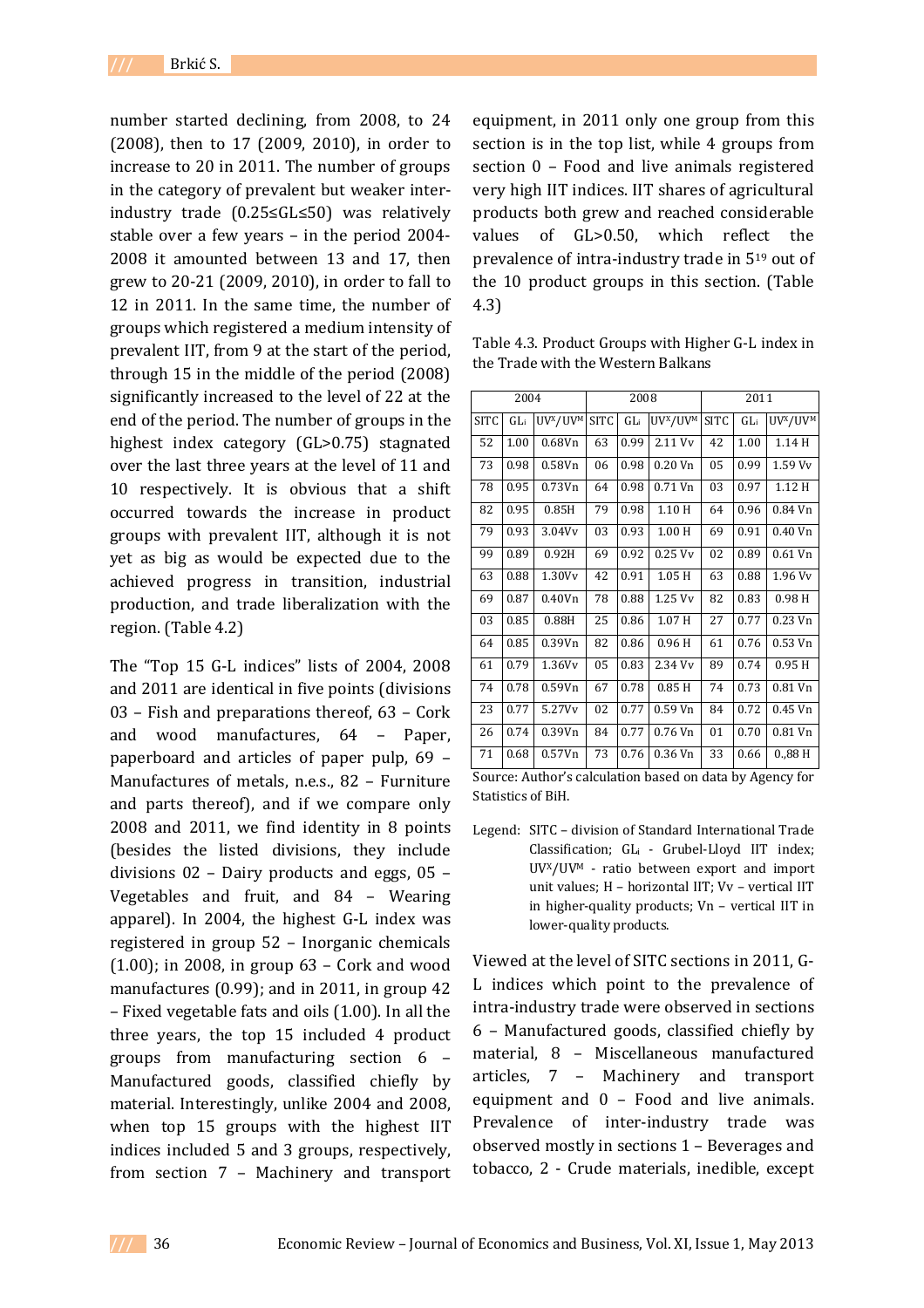fuels, 3 - Mineral fuels, lubricants and related materials, 4 - Animal and vegetable oils, fats and waxes and 5 - Chemicals and related products, n.e.s. Thus, intra-industry trade is significantly represented in traditional, relatively declining (labor-intensive and resource-based) industries within section 620, in labor-intensive and a couple of technologyintensive industries of section 8, in few expanding, knowledge-based activities of section 7, and in agricultural products.

However, most groups from the top list by G-L indices had relatively low respective shares in the BiH intra-regional foreign trade. In 2011, the category of highest G-L indices included 10 product groups whose cumulative share in BiH foreign trade with the region amounted only to about 16%. However, if we view the exchange in 10 product groups which achieved the largest individual shares in BiH trade in 2011, intra-industry trade (prevalence in 6 groups) exceeded the interindustry one (prevalence in 4 groups). In 5 out of 6 groups with the prevailing IIT and significant trade shares, the vertical-type IIT was registered.<sup>21</sup>

Throughout the observed period, vertical-type IIT prevails over the horizontal type, with exports of primarily lower-quality products from BiH. In 2008, for instance, horizontal IIT appeared only in 10 product groups. The total share of the listed groups in BiH intra-regional trade amounted to cca 31%. In 2011, horizontal IIT was registered in 13 divisions with the total share in BiH intra-regional trade of cca 24%, and vertical in 51 groups (36 groups with higher-quality products and 15 groups with lower-quality products).<sup>22</sup> Thus, the share of vertical IIT, with respect to the number of product groups where it prevails and the level of their share in BiH trade with the region, significantly exceeded the share of horizontal IIT.

## **5. CONCLUDING CONSIDERATIONS**

Comparative analysis of the patterns of BiH trade with the region in the context of distinguishing between inter- and intraindustry component and the pattern of BiH trade with the world revealed their significant congruence in main characteristics.

Without any doubt, BiH exchange with the Western Balkans, as well as BiH overall exchange with the world, still finds its theoretical explanation in traditional international trade theories, based on comparative advantages, rather than in modern trade models. This statement derives from the fact that research mostly identified BiH intra-regional trade as inter-industry more than intra-industry trade, with the increasing but generally low intensity, coupled with prevalently vertical-type IIT.

The hypothesis on the prevailing interindustry trade was confirmed, with certain limitations, in the analysis of aggregate BiH IIT with the region as a whole (on average, and for larger part of the observed period), in the analysis by countries of the region and in the analysis by industries. Prevalence of IIT, although of lower intensity, occurs only if research is limited only to the manufacturing industry (SITC 5-8). The second limitation pertains to the selection of measures for IIT intensity in the context of existence of trade imbalance. Use of the corrected G-L indices, in the trade with more significant partners from the region, reveals the prevailing intraindustry trade. However, it should be noted that there is still a series of controversies regarding the correction for trade imbalance, primarily due to the inapplicability at the sectoral level and questionable accuracy.

Still, it is evident that intra-industry trade with the region is gradually increasing every year, though mainly owing to the growth in intensity of IIT with Croatia and Macedonia, while IIT with other regional partners has

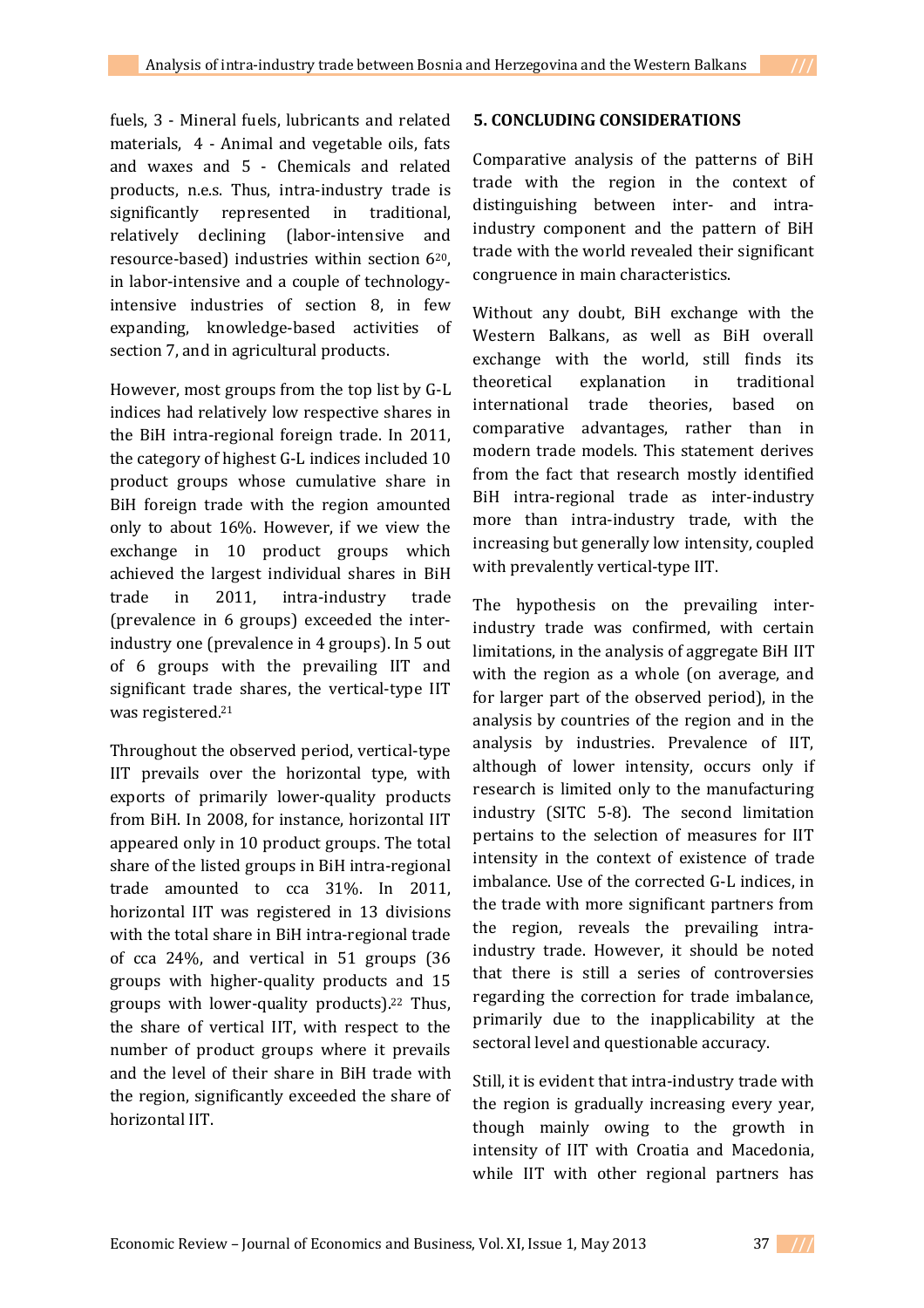mostly been stagnating over the past couple of years. The intensity of BiH intra-industry trade with countries of the region, viewed individually, is generally at a low level, which is surprising, due to the empirically several times confirmed thesis on the existence of stronger intensity of IIT between geographically close and similar countries that belong to the same economic integration.

Analysis of intra-industry trade by industries revealed the greatest IIT intensity primarily in the industries of lower technological level, such as traditional, labor-intensive and resource-based industries, and in some agricultural products. Besides, in most industries where IIT occurs, prevalence of its vertical type was identified, and it was observed mainly in the lower-quality products.

If we understand IIT intensity as an indicator of an economy's competitiveness and its convergence with other countries' economies, then the research results inevitably point to the conclusion on the unsatisfactory competitiveness of BiH economy and insufficient convergence with regional partners' economies. Since these are partners that, together with BiH, belong to the same regional economic integration – CEFTA2006, the existence of insufficient convergence inevitably raises the question for BiH of the estimate of adjustment costs due to trade liberalization. In this context, it seems advisable to expand research by measuring marginal IIT between BiH and the region, as a dynamic category that can reveal the pattern of changes in trade and specialization and allow the estimate of adjustment costs.

### **6. REFERENCES**

1. Agency for Statistics of Bosnia and Herzegovina - BHAS (2012). *Foreign Trade of BiH 2008-2011*. Statistic Database

- 2. Agency for Statistics of Bosnia and Herzegovina - BHAS (2009). Thematic Bulletin: Foreign Trade BiH 2008. Available from: http://www.bhas.ba/tematskibilteni/ETS \_2008\_001\_01-bh.pdf (Accessed: 29 March 2013)
- 3. Agency for Statistics of Bosnia and Herzegovina - BHAS (2010). Thematic Bulletin: Foreign Trade BiH 2009. Available from: http://www.bhas.ba/tematskibilteni/ETS \_2009\_001\_01-bh.pdf (Accessed: 29 March 2013)
- 4. Agency for Statistics of Bosnia and Herzegovina - BHAS (2011). Thematic Bulletin: Foreign Trade BiH 2010. Available from: http://www.bhas.ba/tematskibilteni/ETS \_2010\_001\_01-bh.pdf (Accessed: 29 March 2013)
- 5. Agency for Statistics of Bosnia and Herzegovina - BHAS (2012). Thematic Bulletin: Foreign Trade BiH 2011. Available from: http://www.bhas.ba/tematskibilteni/ETS \_2011\_001\_01-bh.pdf (Accessed: 29 March 2013)
- 6. Astrov, Vasily (2001). *Structure of Trade in Manufactured Products between Southeast European Countries and the European Union*. Vienna: WIIW Working Paper
- 7. Balassa, Bela (1966). Tariff Reductions and Trade in Manufactures among Industrial Countries. *American Economic Review*. Vol. 56 (June), pp. 466-473.
- 8. Brkić, Snježana (2012a). *Intra-Industry Trade: Theoretical and Empirical Aspects*. Monograph. Sarajevo: School of Economics and Business University of Sarajevo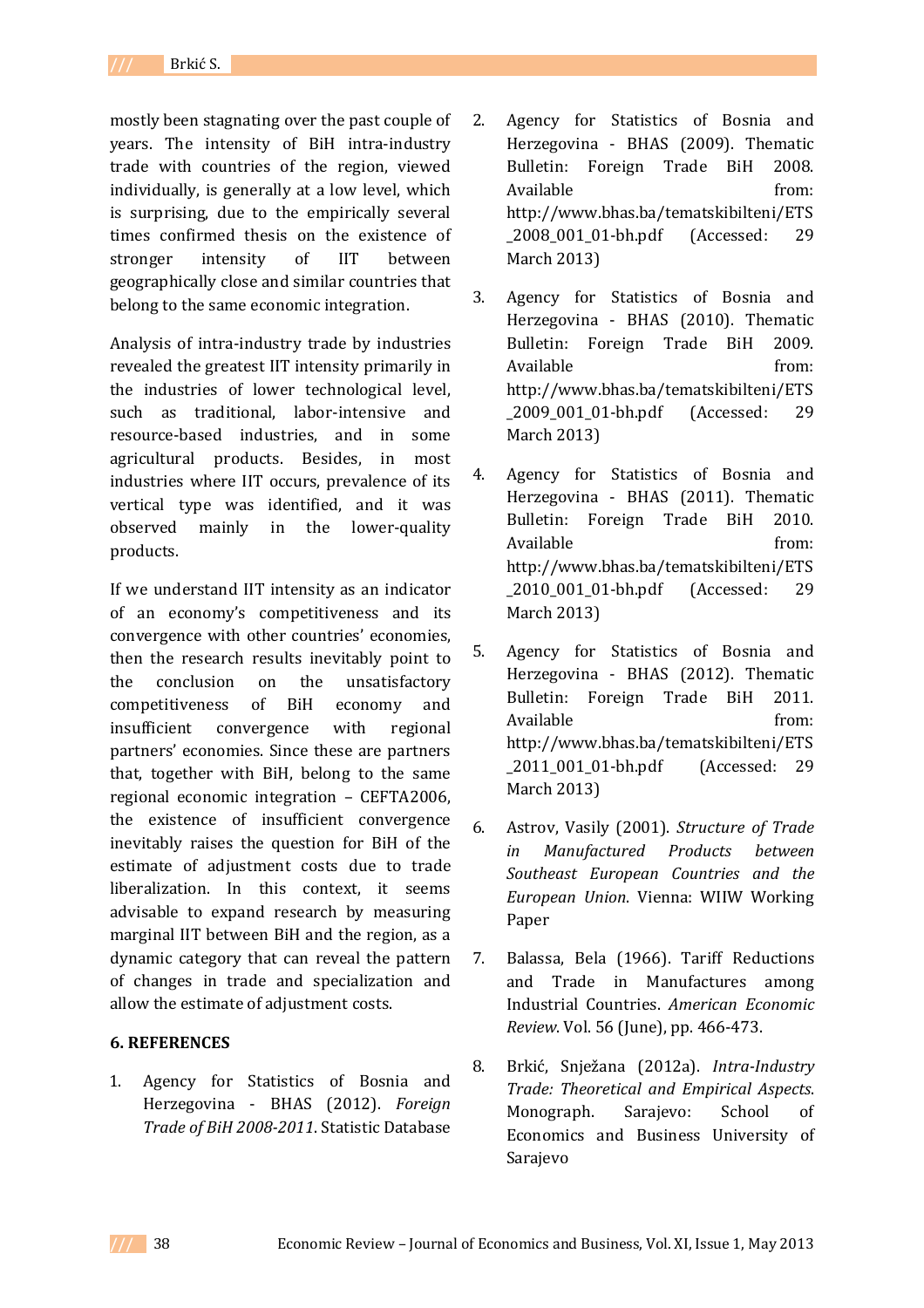- 9. Brkić, Snježana (2012b). Intra-Industry Trade between Bosnia and Herzegovina and Serbia. *Collection of Papers "Serbia's Position in Contemporary International Economic Relations''.* Belgrade: Institute of International Politics and Economics, pp. 287-316.
- 10. Buturac, Goran (2006). Horizontal and Vertical Specialization in International Merchandise Trade: Case of Croatia and Czech Republic. *Economic Review*. 57 (7- 8), pp. 475-489.
- 11. Clark, Don P. & Stanley, Denise L. (2003). Determinants of Intra-Industry Trade between the United States and Industrial Nations. *International Economic Journal*. Vol. 17 No. 3
- 12. Derado, Dražen (2007). Intra-Industry Trade of Croatia – Empirical and Methodological Analysis. *Economic Review.* No. 58 (1-2), pp. 3-40.
- 13. Domazet, Anto (2009). Intra-Industry Trade – From Comparative to Competitive Advantages in Foreign Trade of Bosnia and Herzegovina. In: Papić, Žarko, ed., *Economics of Accelerated Development*. Sarajevo: International Forum Bosna, pp. 134-166.
- 14. Greenaway, David, Hine, Robert & Milner, Chris (1995). Vertical and Horizontal Intra-Industry Trade: A Cross Industry Analysis for The United Kingdom. *The Economic Journal*. 105, pp. 1505-1518.
- 15. Greenaway, David & Milner, Chris (1983). On the Measurement of Intra-Industry Trade. *The Economic Journal.* No. 93
- 16. Grubel, Herbert & Lloyd, Peter J. (1975). *Intra-Industry Trade: The Theory and Measurement of International Trade in Differentiated Products*. London: The Macmillan Press
- 17. Handijski, Borko et al (2010). *Enhancing Regional Trade Integration in Southeast Europe*. Washington D.C.: World Bank
- 18. Lee, Hyun-Hoon & Lee, Young-Youn, (1993). Intra-industry Trade in Manufactures: The Case of Korea. *Review of World Economcis/Weltwirtschaftliches Archiv*. Vol. 129 No. 1, pp. 159-171
- 19. Lee, Hyun-Hoon & Sohn, Chan-Hyun (2005), South Korea's Marginal Intra-Industry Trade and the Choice of Preferential Partners, *Asian Economic Papers 3:3,* The Earth Institute at Columbia
- 20. Jovičić, Milena ed. (2002). *Measurement of Comparative Advantages and Strategy of Improvement of Serbia's Foreign Trade*. Belgrade: Faculty of Economics University of Belgrade
- 21. Mardas, Dimitri & Nikas, Christos (2008). European Integration, Intra-Industry Trade in Vertically Differentiated Products and the Balkan Countries. *International Advances in Economic Research*. Springer Science & Business Media B. V. No. 14 (07/02/2008), pp. 355- 368.
- 22. Mardas, Dimitri & Nikas, Christos (2008). Economic Integration and Intra-Industry Trade between the European Community and the Western Balkan Countries. *Transit Stud Rev (2008) 15:511-52 South East European Issues*. Springer – Verlag
- 23. Matthews, Kathryn (1998), Intra-Industry Trade: An Australian Panel Study, *Journal of Economic Studies*, Vol. 25 No.2, pp. 84- 97
- 24. Pelević, Branislav (1997). Intra-Industry Trade: Case of Yugoslavia. *Economic Thought – Journal of Serbian Economists Association*. Vol. 30 No 3-4, pp. 213-228.

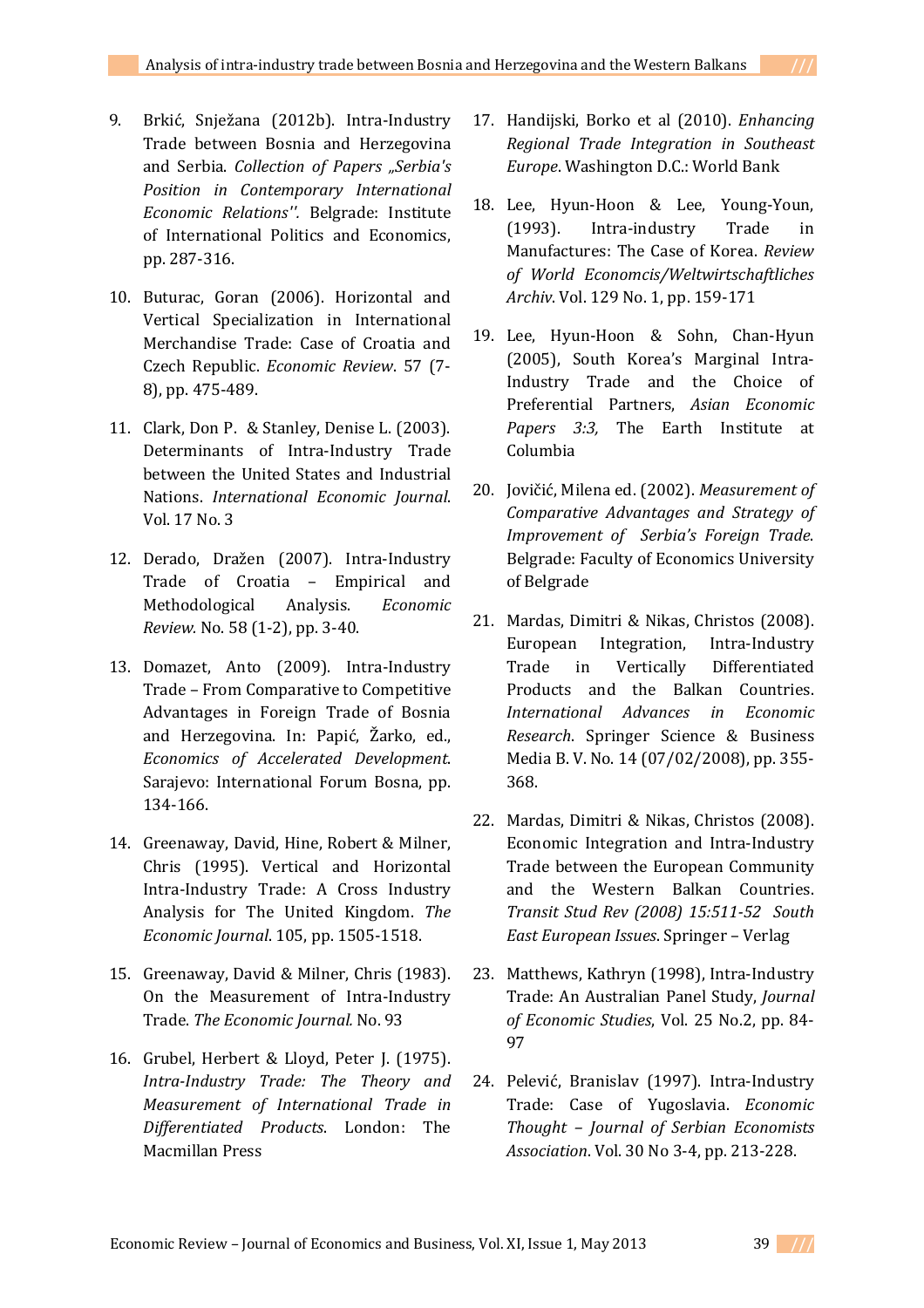25. Pelević, Branislav (1999). Intra-Industry Trade: Testing of Common Determinants. *Economic Thought – Journal of Serbian Economists Association.* Vol. 32 No 1-2, pp. 63-68.

**.** 

- 26. Škuflić, Lorena (2004). The Pattern of Horizontal and Vertical Intra-Industry Trade: Case of Croatia. In: Balciral, Mehmet et al. *Conference Proceedings Recent Economic Developments and Problems in Transition Economies*. First International Manas University Conference in Economics. Manas (Kyrgystan). September 2004, pp. 485– 497.
- 27. Škuflić, Lorena & Vlahinić Dizdarević, Nela (2004). How Much of the Croatian Foreign Trade Is of an Intra-Industry Type? *Economic Review*. 55 (9 – 10), pp. 727–751.
- 28. Škuflić, Lorena et al (2005). *Determinants of Croatian Intra-Industry Trade with the European Union.* Zagreb: Faculty of Economics and Business University of Zagreb

Cross Industry Analysis for The United Kingdom. *The Economic Journal*. 105, pp. 1505-1518; Greenaway, David, Hine, Robert, Milner, Chris & Elliott, Robert J. R. (1994). Adjustment and the Measurement of Marginal Intra-Industry Trade. *Weltwirtschaftliches Archiv*. Vol. 130, pp. 418- 427; Milner, Chris (1988). Weighting Considerations in the Measurement and Modelling of Intra-Industry Trade. *Applied Economics*. No. 20, pp. 295-301; Brülhart, Marius (1994). Marginal Intra-Industry Trade: Measurement and Relevance for Pattern of<br>Industrial Adiustment. Tübingen: Industrial Adjustment. Tübingen*: Weltwirtschaftliches Archiv*. Vol. 130 No. 3, pp. 600-613; Brülhart, Marius (2002). Marginal Intra-Industry Trade: Towards a Measure of Non-Disruptive Trade Expansion. In: Lloyd, Peter J. & Lee, Hyun-Hoon, eds. *Frontiers of Research in Intra-industry Trade*. New York: Palgrave Macmillan Ltd., pp. 109-130.

- <sup>2</sup> Exclusively for the needs of this research, Kosovo was treated as a separate customs territory regardless of the present state and political status, and therefore trade between BiH and Kosovo was shown separately.
- <sup>3</sup> The reason for covering the shorter period is the fact that it is only after the separation of the former state union of SR Yugoslavia, i.e. Serbia and Montenegro in 2007 that one can separately observe BiH foreign trade with the two countries and with Kosovo as a separate customs territory. However, it should be noted that, since the moment of separation, BiH trade statistics up until now recorded a certain number of transactions every year that were a backlog from the previous period and that could not be allocated to the newly created states. The un-allocated values are not high, and have a rapid decrease tendency.
- <sup>4</sup> Unit value of exports from BiH was calculated based on the export value at f.o.b. parity and expressed in EUR per kilogram. Unit value of imports to BiH was calculated based on import value at c.i.f. parity and is expressed in EUR per kilogram. In accordance with EU principles and standards, quantities of all products are expressed in net mass (weight without packaging) measured in kilograms, except for electrical energy, which is expressed in 1000kwh.
- <sup>5</sup> Trade imbalance leads to underestimates of IIT level. The bigger trade imbalance, the lower standard G-L index, i.e. the greater difference between the standard and adjusted G-L index. If the trade imbalance is negligible, adjustment is minimal and does not have a significant impact

 $\overline{a}$ 

<sup>&</sup>lt;sup>1</sup> The best-known papers by the listed authors are: Balassa, Bela (1986). Intra-Industry Specialisation: A Cross-Country Analysis. *European Economic Review*. Vol. 30, pp. 27-42; Balassa, Bela (1986). The Determinants of Intra-Industry Specialization in United States Trade. *Oxford Economic Papers*. New Series. Vol 38 No. 2, pp. 220-233; Balassa, Bela & Bauwens, Luc (1987). Intra-Industry Specialisation in a Multi-Country and Multi-Industry Framework. *The Economic Journal*. 97, pp. 923-939; Bergstrand, Jeffrey H. (1983), Measurement and Determinants of Intra-Industry International Trade. U: Tharakan, P. K. Matthew, ed. *Intra-Industry Trade: Empirical and Methodological Aspects*. Amsterdam: Elsevier Science Publisher, pp. 202-235; Greenaway, David & Milner, Chris (1983). On the Measurement of Intra-Industry Trade. *The Economic Journal.* No. 93; Greenaway, David, Hine, Robert & Milner, Chris (1995). Vertical and Horizontal Intra-Industry Trade: A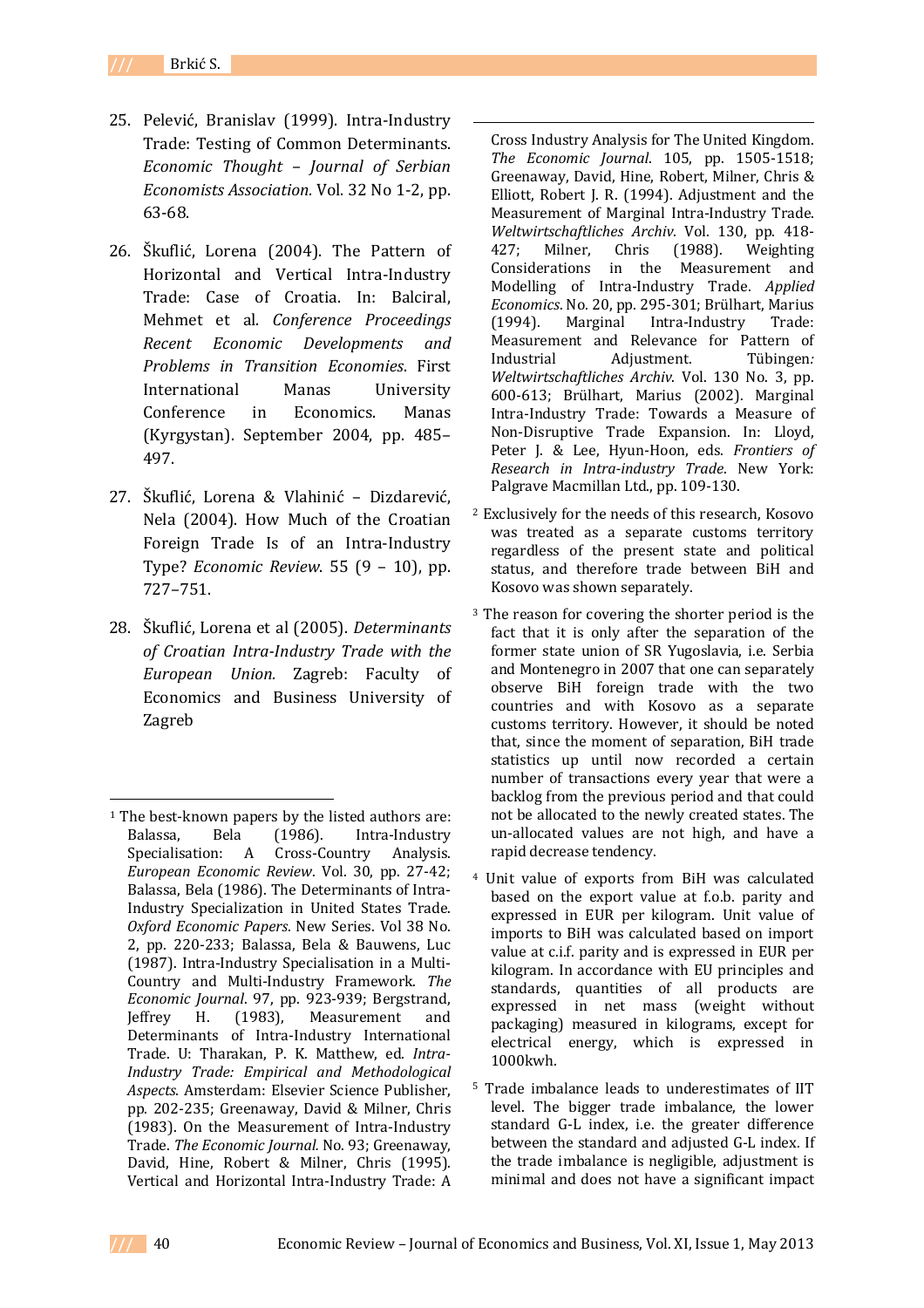**.** 

on measurement results, while adjustment in case of large imbalance can lead to completely unrealistic changes in the results.

**.** 

- <sup>6</sup> Total trade liberalization in the region was achieved upon signing the CEFTA2006 agreement, while trade liberalization with the European Union is regulated by the Stabilization and Association Agreement, signed between BiH and the EU on June 16th, 2008.
- <sup>7</sup> Author's calculation based on data by Agency for Statistics of BiH. See Table 3 in section "Appendices".
- <sup>8</sup> Author's calculation based on data by Agency for Statistics of BiH.
- <sup>9</sup> Over the 2004-2007 period, BiH had trade deficits with almost all the countries in the region (four countries at the time), except with Albania. Trade deficits with Croatia and Macedonia kept increasing, while trade deficit with Serbia and Montenegro started decreasing. In the 2007- 2011 period, BiH trade balance still showed deficits with Croatia, Serbia and Macedonia, and surpluses in trade with Albania, Montenegro and Kosovo.
- <sup>10</sup> Author's calculation based on data by Agency for Statistics of BiH.
- <sup>11</sup> Author's calculation based on data by Agency for Statistics of BiH.
- <sup>12</sup> Author's calculation based on data by Agency for Statistics of BiH.
- <sup>13</sup> Author's calculation based on data by Agency for Statistics of BiH. See Table 4 in section "Appendices".
- <sup>14</sup> Author's calculation based on data by Agency for Statistics of BiH.
- <sup>15</sup> Serbia is ranked second by the average intraindustry trade intensity among the most significant BiH trade partners. BiH has the largest intra-industry trade with Slovenia, both viewed by years and as the average for the entire period (0.44). It is followed by Serbia, Italy, Croatia and Germany. See Table 8 in section "Appendices".
- <sup>16</sup> Over the eight-year period, the average intensity of BiH IIT with Croatia amounted to 0.34 and with Macedonia to 0.32.
- <sup>17</sup> Author's calculation based on data by Agency for Statistics of BiH. See Table 6 in section "Appendices".
- <sup>18</sup> The negative correlation between trade imbalance and IIT intensity was proven in a number of studies, for instance in papers by Greenaway and Milner (1981), Lee and Lee (1993), Matthews (1998), Clark and Stanley (2003), Lee and Sohn (2005), etc.
- <sup>19</sup> These are groups 01 Meat and meat preparations, 02 – Dairy products and eggs, 03 – Fish and preparations thereof, 05 – Vegetables and fruit, 06 – Sugar, sugar preparations and honey.
- <sup>20</sup> These are products of leather and hide industry, wood industry, paper and paper pulp industry, textile industry, iron and steel industry, nonferrous metallurgy.
- <sup>21</sup> Author's calculation based on data by Agency for Statistics of BiH.
- <sup>22</sup> Author's calculation based on data by Agency for Statistics of BiH.

### **7. APPENDICES**

Table 1. Share of the Western Balkans and the European Union in BiH Exports (2004-2011)

|                      |       | Share of BiH Exports (%) |       |       |       |       |       |       |         |  |  |  |  |
|----------------------|-------|--------------------------|-------|-------|-------|-------|-------|-------|---------|--|--|--|--|
| Country Group        | 2004  | 2005                     | 2006  | 2007  | 2008  | 2009  | 2010  | 2011  | Average |  |  |  |  |
| Western Balkans (WB) | 36.23 | 37.19                    | 32.89 | 35.79 | 37.09 | 38.01 | 35.86 | 34.92 | 36.00   |  |  |  |  |
| European Union (EU)* | 55.57 | 53.34                    | 57.65 | 57.29 | 55.18 | 54.25 | 54.54 | 55.78 | 53.71   |  |  |  |  |
| Total                | 91.80 | 90.53                    | 90.54 | 93.08 | 92.27 | 92.26 | 90.40 | 90.70 | 89.71   |  |  |  |  |

Source: Author's calculation based on data by Agency for Statistics of BiH.

\* 2004-2006 EU-25; 2007-2011 EU-27

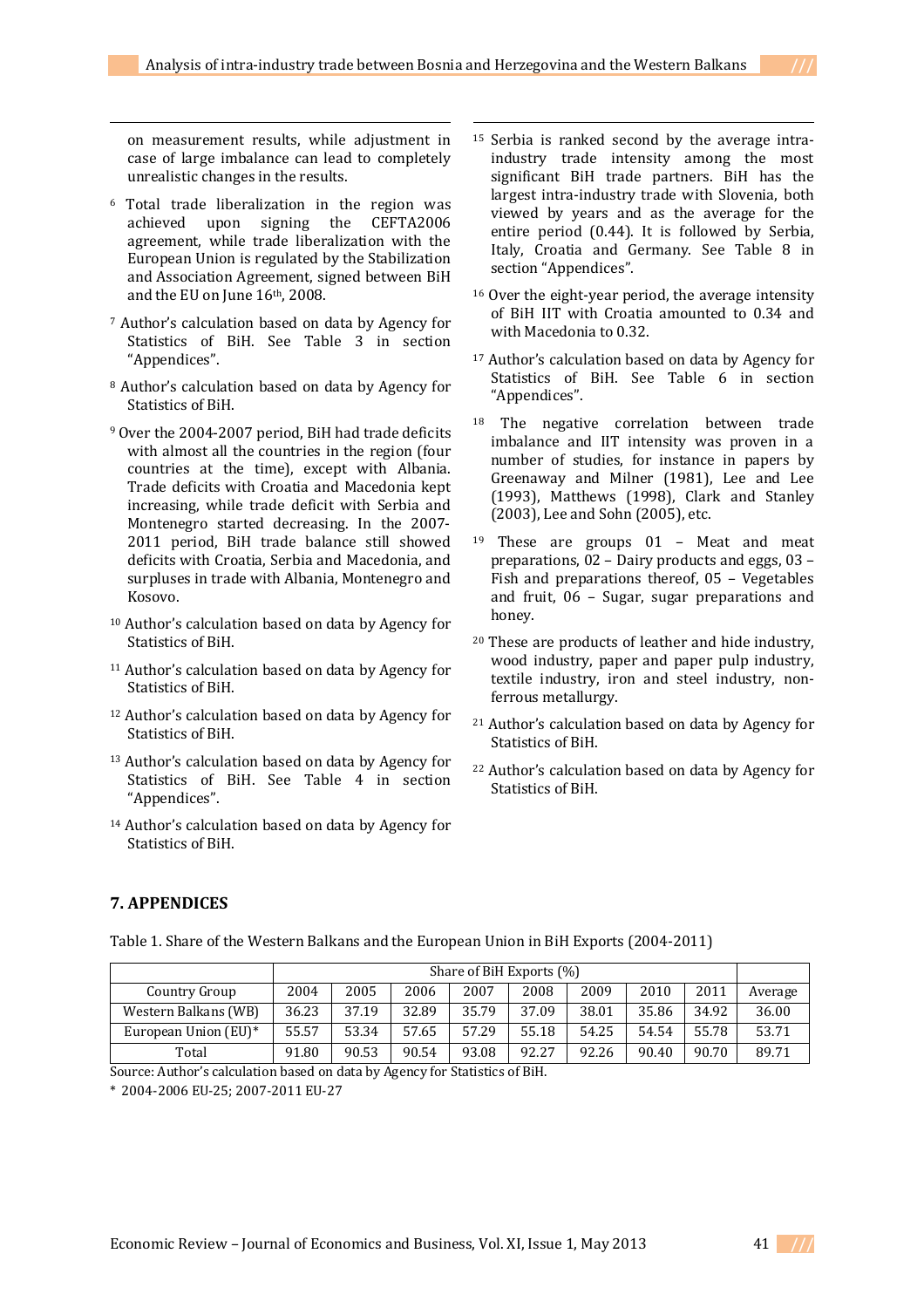

|                      |       | Share of BiH Imports (%) |       |       |       |       |       |       |         |  |  |  |  |
|----------------------|-------|--------------------------|-------|-------|-------|-------|-------|-------|---------|--|--|--|--|
| Grupacija            | 2004  | 2005                     | 2006  | 2007  | 2008  | 2009  | 2010  | 2011  | Average |  |  |  |  |
| Western Balkans (WB) | 29.36 | 27.89                    | 27.95 | 29.32 | 28.90 | 30.02 | 27.03 | 25.11 | 28.20   |  |  |  |  |
| European Union (EU)* | 53.97 | 50.72                    | 47.82 | 48.22 | 48.00 | 49.08 | 45.91 | 45.38 | 47.32   |  |  |  |  |
| Total                | 83.33 | 78.61                    | 75.78 | 77.54 | 76.90 | 79.10 | 72.94 | 70.49 | 75.52   |  |  |  |  |

Table 2. Share of the Western Balkans and the European Union in BiH Imports (2004-2011)

Source: Author's calculation based on data by Agency for Statistics of BiH.

\* 2004-2006 EU-25; 2007-2011. EU-27

Table 3. BiH Exports and Imports with the Western Balkans (2004-2011)

| Description                | 2004                                  | 2005                | 2006      | 2007     | 2008                | 2009                           | 2010    | 2011                |  |  |  |
|----------------------------|---------------------------------------|---------------------|-----------|----------|---------------------|--------------------------------|---------|---------------------|--|--|--|
|                            |                                       |                     |           |          |                     |                                |         |                     |  |  |  |
| Export (mil EUR)           | 558.07                                | 719.35              | 868.58    | 1,086.32 | 1.272.93            | 1,075.04   1,300.86   1,467.95 |         |                     |  |  |  |
| Import (mil EUR)           |                                       | 1.412.38   1.594.42 | 1.627.70  |          | 2.064.77   2.407.60 | 1.896.61                       |         | 1.881.80   1.993.59 |  |  |  |
| Trade Balance (mil EUR)    | $-854.30$                             | $-875.07$           | $-759.13$ | -978.45  | $-1.134.67$         | $-821.57$                      | -580.94 | -525.64             |  |  |  |
| Export/Import Coverage (%) | 40.0                                  | 45.0                | 530       | 53.0     | 53.0                | 56.7                           | 69.1    | 73.6                |  |  |  |
|                            | COUNTRIES AND INTERNATIONAL COUNTRIES |                     |           |          |                     |                                |         |                     |  |  |  |

Source: Author's calculation based on data by Agency for Statistics of BiH.

Table 4. BiH IIT and BiH IIT with the Western Balkans, all industries and manufacturing industry (2004- 2011)

|                          | Share of IIT (G-L Index) |      |      |      |      |      |      |      |         |  |
|--------------------------|--------------------------|------|------|------|------|------|------|------|---------|--|
| Description              | 2004                     | 2005 | 2006 | 2007 | 2008 | 2009 | 2010 | 2011 | Average |  |
| Total IIT BiH            | 0.32                     | 0.36 | 0.44 | 0.46 | 0.46 | 0.45 | 0.49 | 0.49 | 0.43    |  |
| BIH IIT SITC 5-8         | 0.39                     | 0.41 | 0.51 | 0.51 | 0.52 | 0.52 | 0.54 | 0.55 | 0.49    |  |
| BiH IIT with WB          | 0.33                     | 0.38 | 0.40 | 0.43 | 0.46 | 0.47 | 0.53 | 0.52 | 0.44    |  |
| BiH IIT with WB SITC 5-8 | 0.49                     | 0.55 | 0.58 | 0.61 | 0.63 | 0.62 | 0.62 | 0.58 | 0.59    |  |

Source: Author's calculation based on data by Agency for Statistics of BiH.

Table 5. Standard and Adjusted G-L Indices in BiH Trade with the Western Balkan Countries (2004- 2011)

|            |      | 2004   |      | 2005   |      | 2006   | 2007 |        |      | 2008   |      | 2009   |      | 2010   |      | 2011   |
|------------|------|--------|------|--------|------|--------|------|--------|------|--------|------|--------|------|--------|------|--------|
| Country    | GL   | $GL^*$ | GL   | $GL^*$ | GL   | $GL^*$ | GL   | $GL^*$ | GL   | $GL^*$ | GL   | $GL^*$ | GL   | $GL^*$ | GL   | $GL^*$ |
| Albania    | 0.04 | 0.13   | 0.02 | 0.04   | 0.01 | 0.01   | 0.01 | 0.02   | 0.01 | 0.02   | 0.04 | 0.18   | 0.01 | 0.05   | 0.01 | 0.08   |
| Montenegro | n.a. | n.a.   | n.a. | n.a.   | n.a. | n.a.   | 0.16 | 0.52   | 0.18 | 0.61   | 0.17 | 0.64   | 0.16 | 0.62   | 0.15 | 0.63   |
| Croatia    | 0.26 | 0.50   | 0.31 | 0.53   | 0.29 | 0.43   | 0.31 | 0.51   | 0.33 | 0.56   | 0.37 | 0.62   | 0.45 | 0.66   | 0.40 | 0.58   |
| Kosovo     | n.a. | n.a.   | n.a. | n.a.   | n.a. | n.a.   | 0.09 | 0.32   | 0.06 | 0.30   | 0.02 | 0.33   | 0.02 | 0.32   | 0.02 | 0.48   |
| Macedonia  | 0.28 | 0.45   | 0.25 | 0.44   | 0.23 | 0.43   | 0.24 | 0.46   | 0.36 | 0.59   | 0.37 | 0.57   | 0.38 | 0.56   | 0.42 | 0.43   |
| Serbia     | n.a. | n.a.   | n.a. | n.a.   | n.a. | n.a.   | 0.41 | 0.58   | 0.40 | 0.56   | 0.41 | 0.57   | 0.39 | 0.51   | 0.37 | 0.46   |

Source: Author's calculation based on data by Agency for Statistics of BiH.

Legend: GL – aggregate uncorrected G-L index; GL\* - aggregate corrected G-L index;

Table 6. BiH Intra-Industry Trade with the Western Balkan Countries

|            | Share of IIT (Aggregate G-L Index) |      |      |                          |      |                          |                          |                          |         |  |  |  |  |
|------------|------------------------------------|------|------|--------------------------|------|--------------------------|--------------------------|--------------------------|---------|--|--|--|--|
| Country    | 2004                               | 2005 | 2006 | 2007                     | 2008 | 2009                     | 2010                     | 2011                     | Average |  |  |  |  |
| Albania    | 0.04                               | 0.02 | 0.01 | 0.01                     | 0.01 | 0.04                     | 0.01                     | 0.01                     | 0.02    |  |  |  |  |
| Montenegro | n.a.                               | n.a. | n.a. | 0.16                     | 0.18 | 0.17                     | 0.16                     | 0.15                     | 0.16    |  |  |  |  |
| Croatia    | 0.26                               | 0.31 | 0.29 | 0.31                     | 0.33 | 0.37                     | 0.45                     | 0.40                     | 0.34    |  |  |  |  |
| Kosovo     | n.a.                               | n.a. | n.a. | 0.09                     | 0.06 | 0.02                     | 0.02                     | 0.02                     | 0.04    |  |  |  |  |
| Macedonia  | 0.28                               | 0.25 | 0.23 | 0.24                     | 0.36 | 0.37                     | 0.38                     | 0.42                     | 0.32    |  |  |  |  |
| Serbia     | n.a.                               | n.a. | n.a. | 0.41                     | 0.40 | 0.41                     | 0.39                     | 0.37                     | 0.40    |  |  |  |  |
| $SCG*$     | 0.40                               | 0.42 | 0.47 | $\overline{\phantom{0}}$ | ۰    | $\overline{\phantom{0}}$ | $\overline{\phantom{0}}$ | $\overline{\phantom{a}}$ | 0.45    |  |  |  |  |

Source: Author's calculation based on data by Agency for Statistics of BiH.